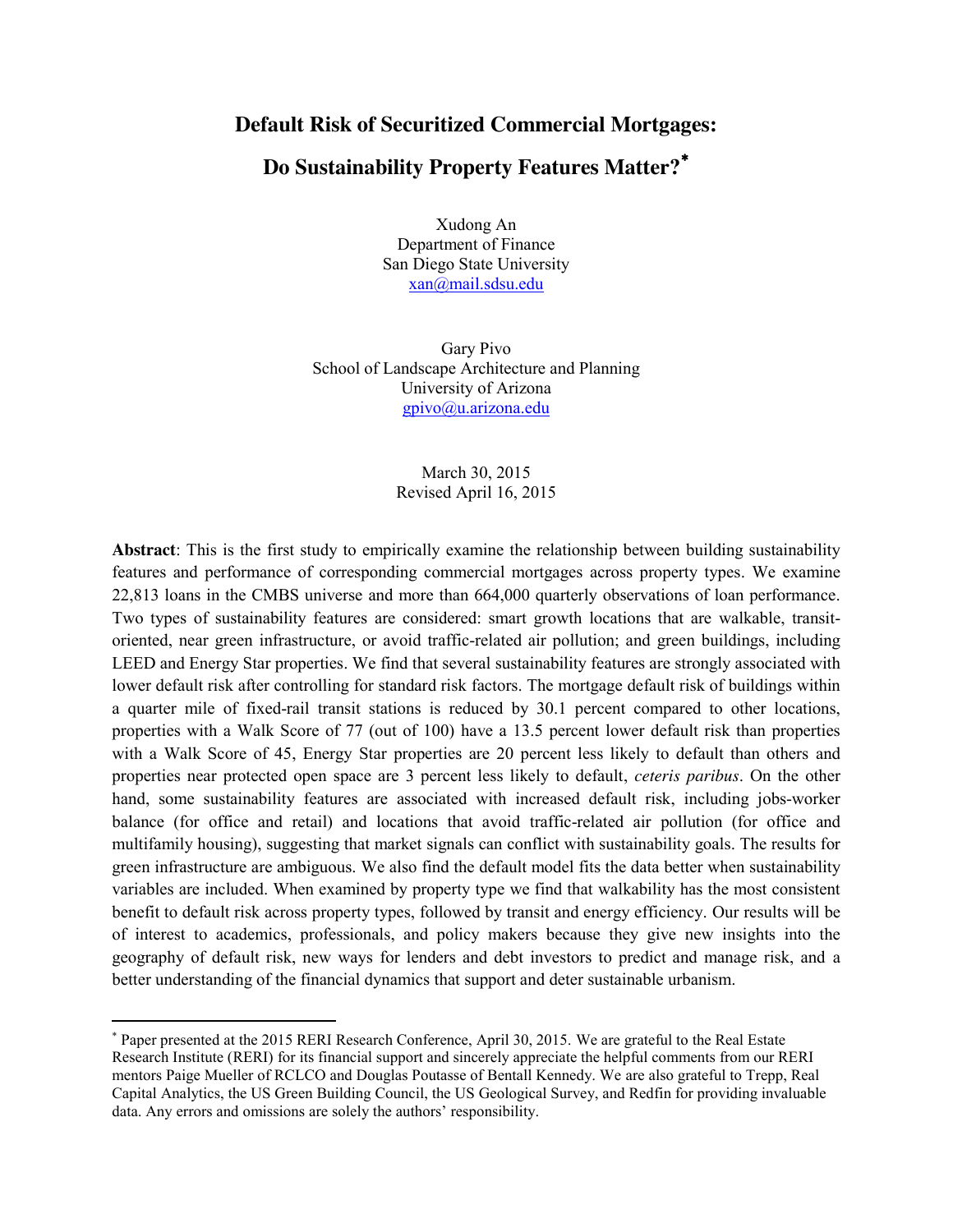# **Default Risk of Securitized Commercial Mortgages: Do Sustainability Property Features Matter?**

Xudong An and Gary Pivo

#### **1. Introduction**

Sustainability has become an increasingly important theme in real estate development and investment. In addition to being socially responsible, going "green" can be economically beneficial. Existing research has found that "green" buildings or buildings in "smart growth" locations generate rent and price premiums (see, e.g., Eichholtz, Kok and Quigley, 2010, 2013; Pivo and Fisher, 2010, 2011; Fuerst and MacAllister, 2011; among many others). Some studies have shown increased investment return or profit associated with sustainable development or investment (see, e.g., Miller, et al., 2008; Pivo and Fisher, 2010; Deng, Li and Quigley, 2011; Deng and Wu, 2014). Following this line of research, an interesting question is whether real estate loans associated with sustainable properties have reduced default risk. Little research has been done on that question.

This paper provides the first systematic analysis of the relationship between sustainability property features and corresponding commercial mortgage default risk with a national sample of all the major commercial property types, including office, retail, apartment, and industrial. All loans in our sample are mortgages in the Commercial Mortgage-Backed Securities (CMBS) universe. The study was made possible by merging public use datasets from various federal and non-profit sources as well as proprietary datasets from the US Green Building Council (USGBC), Redfin, and Trepp Inc.

We consider two major dimensions of sustainability in real estate. The first dimension is green building, including properties that are green certified or energy star labelled because of their ecoefficient design or operational performance. Most, though not all, green building features pertain to the design and operation of the building, as compared to its location. The second sustainability dimension we consider is smart growth location. While green building emphasizes building design, smart growth emphasizes sustainable urban form by promoting real estate investment in walkable, less auto-dependent infill locations with protected landscapes and natural areas. Smart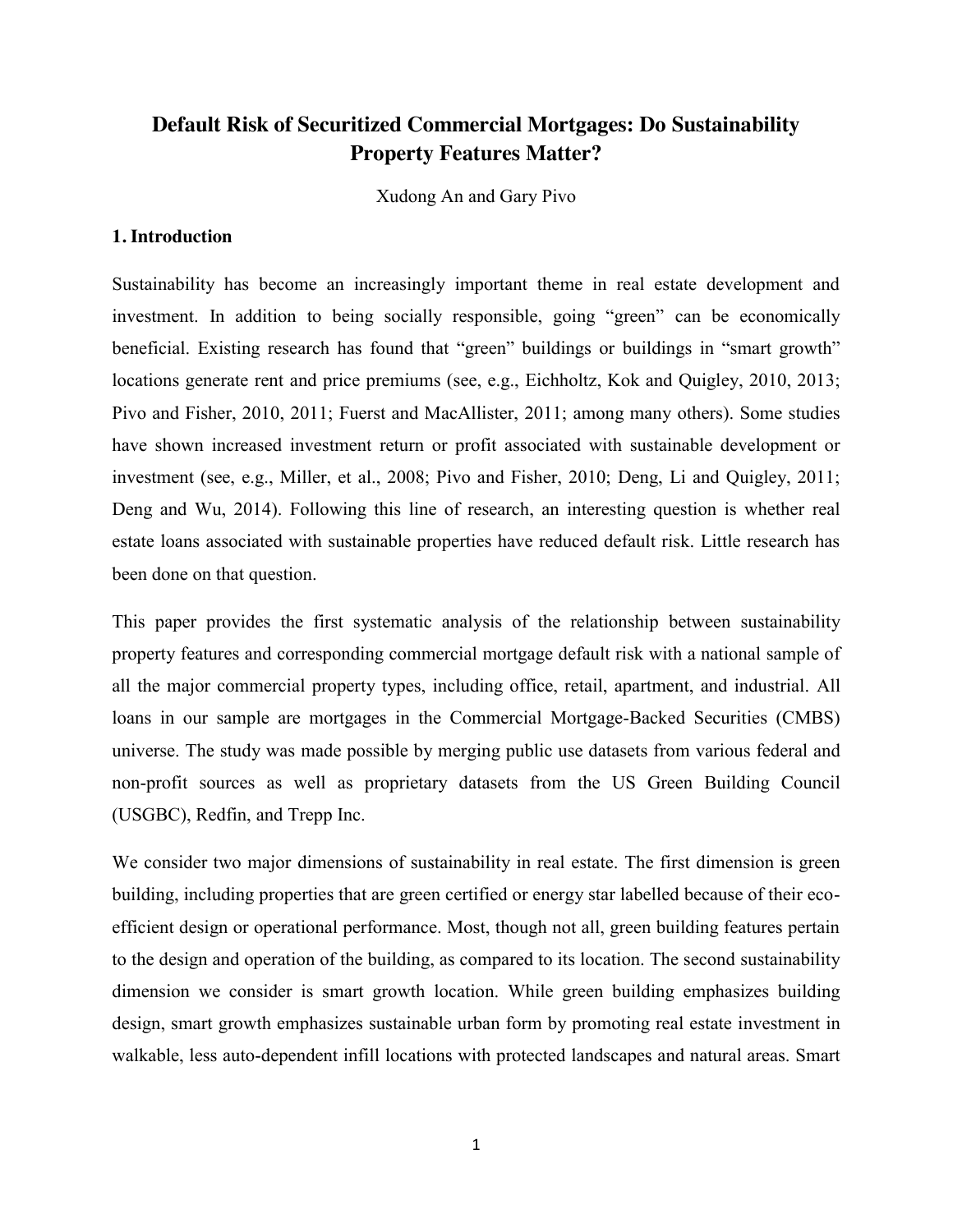growth fosters sustainability by preserving green space, promoting health, protecting air and water quality, and reducing carbon footprints (EPA 2013).

We hypothesize that green properties and properties built in smart growth locations have lower default risk because they produce better income and value. We also hypothesize that the financial benefits of sustainability are not fully reflected in traditional default predictors. A simple example is that contemporaneous loan-to-value ratio (LTV) is one of the most commonly used variables in a default risk model, however, the current LTV is usually derived from regional or national indices that only measure the price appreciation/depreciation of an average property within a certain geography. Therefore, the property specific sustainability "premium" is not captured by the current LTV in a conventional default risk model. There are other reasons such as mortgage underwriters' underestimation of the potential benefits of green building and smart location features, which could cause those sustainability features to carry risk information that is not provided by the traditional default predictors. Consequently, there is a degree of inaccuracy in models that use standard covariates which would be reduced by adding sustainability features, resulting in better predictions of default risk, at least until valuation methods fully capture sustainability premiums.

Therefore, what we do in this paper is add various measures of green building and smart growth location variables to a conventional commercial mortgage default risk model and test whether they are significant and whether they help improve model fit. Our results show that sustainability property features are associated with statistically and economically significant reductions in CMBS loan default risk, and that they provide additional information to the conventional default predictors. For example, commercial properties with Energy Star labels are 20 percent less likely to default than those without Energy Star labels, all else being equal. The mortgage default risk of buildings within a quarter mile reach to public transit is reduced by 30.1 percent compared to that of buildings farther than a quarter mile from public transit, *ceteris paribus*. Properties with a Walk Score that is one standard deviation higher than others (e.g., 77 vs. 45 in our sample on a scale of 100) has a default probability that is 13.5 percent lower. Overall, walkability has the most consistent benefit to default risk across property types, followed by transit and energy efficiency. All of these results are in a default probability model where conventional predictors such as original LTV, contemporaneous LTV and debt service coverage ratio (DSCR), current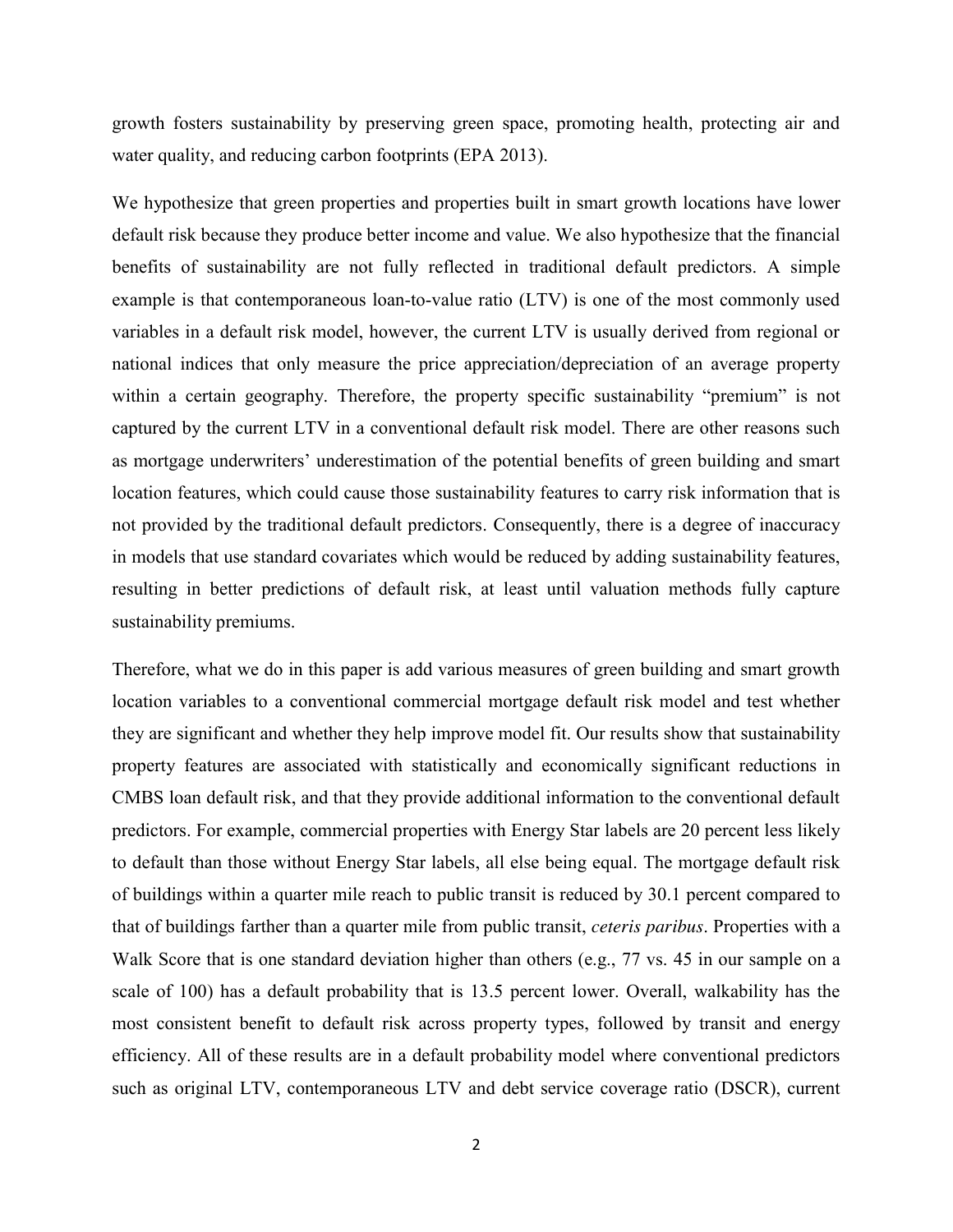occupancy rate, refinance incentives, macroeconomic conditions, MSA-fixed effects, and more, are already included and held constant. Moreover, the model fit is significantly improved when sustainability measures are included.

We also find that the impacts of sustainability features can vary across property types. For example, walkability helps reduce default risk significantly for office, retail and multifamily loans; however, it increases the default risk of industrial loans. Proximity to public transit has similar impacts on the default risks of office, multifamily, and industrial loans, but it has little or no impact on retail loans.

Our results on smart location effect echo those of Pivo's (2013, 2014). For example, based on the Fannie Mae multifamily building portfolio, Pivo found that *ceteris paribus*, defaults were 58% less likely for loans on multifamily properties in less auto-dependent locations where 30% or more of the workers living there commuted to work by subway or elevated train. Pivo's work, however, did not look at properties with securitized mortgages, which carry a higher underlying default rate than do the Fannie Mae loans. Nor did it examine default risk across multiple time periods and property types. Our paper fills these gaps. In addition, we take the first look at the impact of green building certification on mortgage loan default.

Our results also reinforce the work of others who have shown the importance of geographical effects on default risk. Archer et al. (2000) and An et al. (2013) have shown that geographical effects, such as zip code location and local unemployment rates, are important for predicting mortgage default when modeled with LTV and/or debt service coverage ratios.

Many groups are interested in the economics of green building and urban form because of their link to important issues including global warming, obesity, poverty, and housing affordability. However, virtually all the evidence being discussed by these groups deals with the real estate equity side of the topic drawing from studies on whether sustainability features affect rents, values and equity returns (e.g., Miller et al. 2008; Eichholtz, Kok and Quigley, 2010, 2013; Pivo and Fisher, 2010, 2011; Fuerst and MacAllister, 2011). This paper contributes to our understanding of green building economics and smart growth from the debt side.

At a practical level, the paper makes several contributions to the business community. It improves our understanding of how loans on sustainable real estate perform and deepens our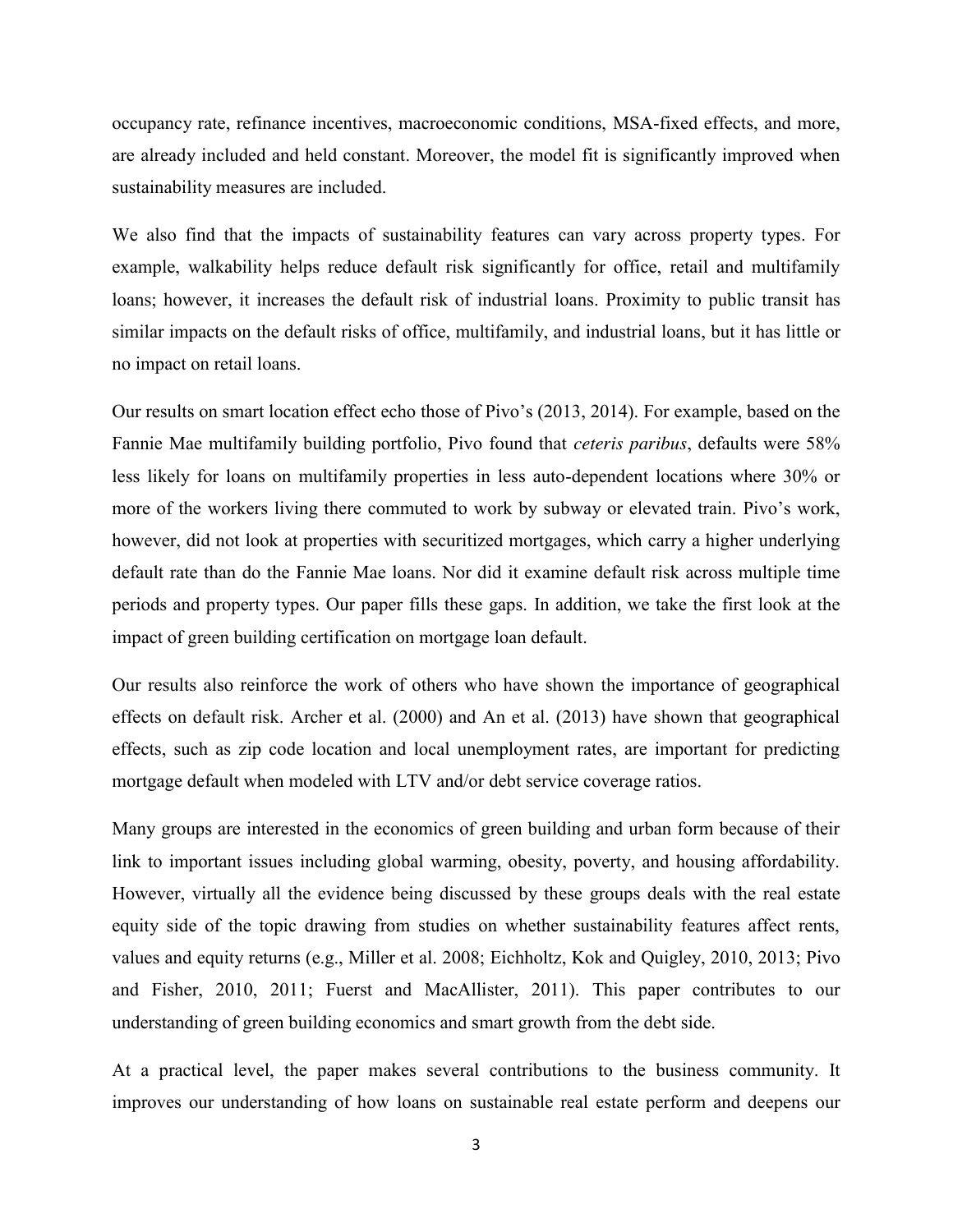understanding of the geography of default risk. It could help investors improve their ability to predict and manage default risk and indicate for investors, policy makers and other stakeholders whether lenders could offer more liberal terms for sustainable properties without increasing their exposure to risk. It could also help investors identify underpriced CMBS securities and possibly support the creation of new CMBS products that target green labelled properties in smart growth locations.

The rest of the paper is organized as follows: in the next section, we explain our data and methodology; section 3 describes our empirical results; our conclusions are in a final section.

#### **2. Data and Methodology**

#### *2.1. Loan and Sustainability Data*

Our CMBS loan data is from Trepp. Trepp gathers CMBS loan information from monthly master servicers' reports. The format of the report is laid out in the CRE Finance Council's Investor Reporter Package (IRP) and provides an internally consistent set of data across all CMBS loans. The initial dataset we received from Trepp includes 10,847,994 monthly observations of loan performance information. The loan performance information includes the status of the loan such as prepaid, delinquent, foreclosed or current in each month. It also contains updated loan balance, DSCR, occupancy rate and loss information if the servicer reports such information<sup>1</sup>.

The nearly 11 million loan performance records in our database are for 89,865 CMBS loans from 658 CMBS deals. All the loans are for single properties so each loan can be tied to a specific location for analysis of locational features. Trepp also has data on loans for multiple properties that we did not study.

We have specific information for each loan such as origination date, original balance, actual rate (mortgage note rate adjusted by points), rate index for adjustable-rate mortgages (ARMs), margin and cap if an ARM, maturity term, amortization period, interest-only periods, property

<sup>&</sup>lt;sup>1</sup> The IRP requires borrowers to provide regular updates of the current NOI, occupancy rate, and DSCR for each property. However servicers have been unwilling to enforce such a rule, resulting in some missing values in updated occupancy rates and DSCR in our data.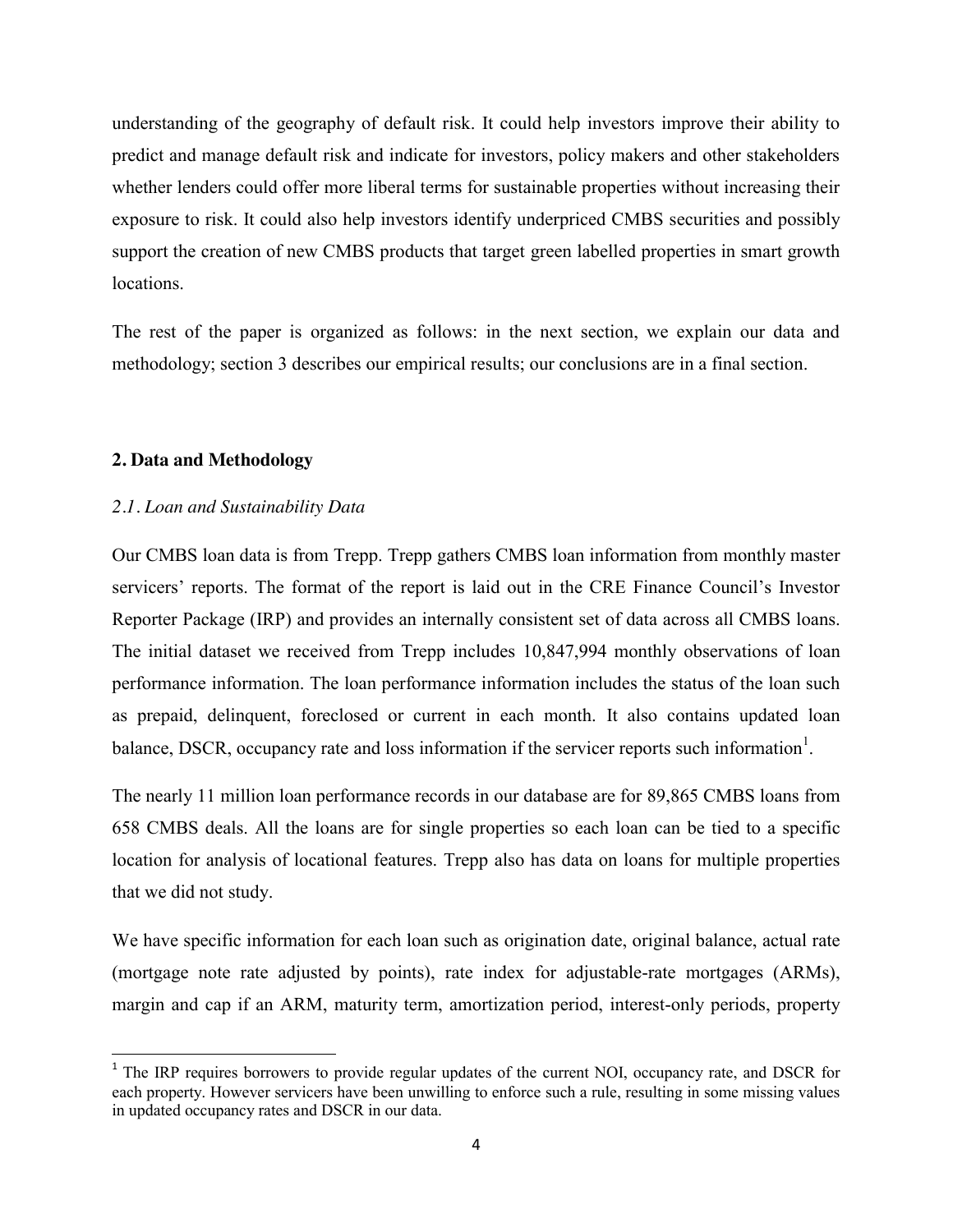type, property rentable area, property year built, location of underlying property (address, longitude and latitude), prepayment provisions, originator, servicers (both master and special servicers), the date the loan was securitized (deal cutoff date), face value at the time of securitization, and LTV, net operating income, and DSCR at securitization. The dataset is comparable to that used in An, et al. (2013).

We focus on fixed-rate mortgage loans and exclude ARMs. ARMs are less than 2 percent of the sample. Given that we have to use the Real Capital Analytics (RCA) by-MSA and by-property type commercial real estate price index to help calculate contemporaneous LTV and that the RCA index is available for only a limited number of metropolitan statistical areas (MSAs), we focus on CMBS loans from the RCA MSAs. The 17 MSAs that we will show later are actually the top MSAs in terms of CMBS loan origination. For the same reason, we focus on the four major property types: multifamily, retail, office, and industrial. We also exclude loans originated before the year of 2000 because the RCA price index only starts from 2000. Further, we verify loan information on rate, LTV, and original balance at origination and exclude a few loans with invalid information on those variables. This leaves us with a final sample of 22,813 loans, including about 2 million monthly observations of loan performance information. Appendix Table 1 lists these various filters that were applied and their effect on the final sample size.

Table 1 gives the loans in our final sample by origination year from 2000 to 2012. The number of loans grows from 465 in 2000 to 4,581 in 2006. Then it declines in 2007 and drops to almost zero during the recent financial crisis. We only have 19 loans in 2008 and 6 loans in 2009 in our sample. It finally recovers to a few hundred in 2011.

In Table 2, we show the geographic distribution of our CMBS sample by MSA. New York has the highest number of loans among all the MSAs in our sample (16% of the sample), followed by Los Angeles (14%). Dallas, Houston, Austin and San Antonio combined have nearly 16% of our sample loans. Other major MSAs include Philadelphia (6%), Washington DC (6%), Atlanta (5%), and Chicago (5%). Table 3 contains property type distribution information. Retail loans represent 38% of our sample, office 28%, multifamily 24%, and industrial 10%.

We follow the existing literature to define default as the first time a loan enters into 60-day delinquency. Table 4 shows that among 22,813 CMBS loans in our final sample, 2,949 loans (or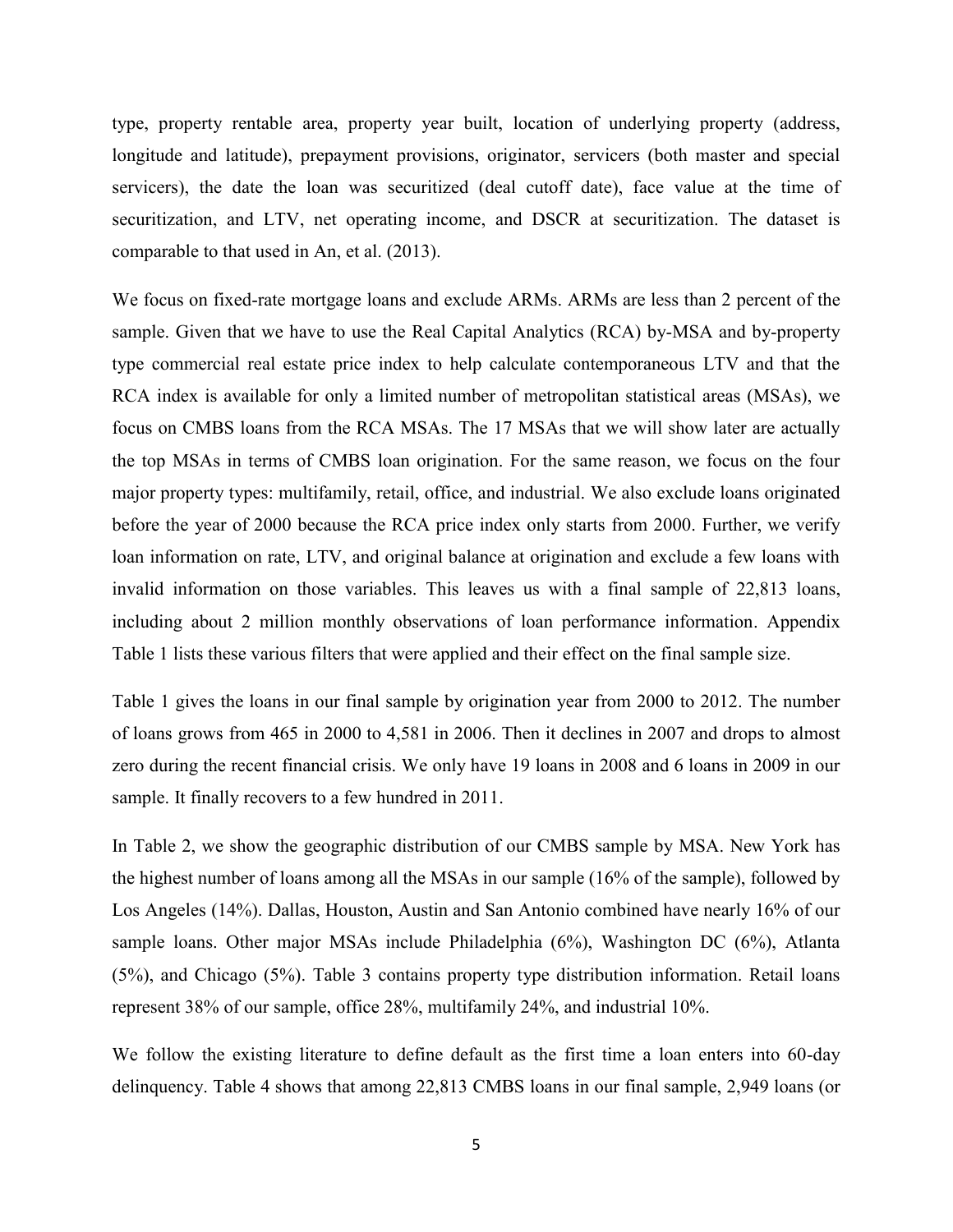13%) entered into default during our study periods of 2000 to 2013. This is a rather high default rate, and apparently part of it is because of the recent financial and real estate market crisis.

Table 5 contains descriptive statistics of the loan characteristics such as original balance, actual mortgage interest rate, maturity term, amortization term, age of the property, and LTV, occupancy rate, and DSCR information at securitization.

Our data on sustainability features was gathered from several public and private sources. The sources and the assembly, cleaning and matching efforts are discussed later when our focus variables are described in detail.

#### *2.2. Hazard Model of Mortgage Default Probability*

We estimate a default probability model to assess the relationship between sustainability property features and the default risk of CMBS loans. Note that default probability and loss given default (LGD) are the two components of default risk, but LGD is outside the scope of this paper.

The default probability model we estimate is a standard Cox proportional hazard model, which is widely used in the mortgage literature (see, e.g. Vandell, 1993; Seslen and Wheaton, 2010; An, et al., 2013). In a Cox proportional hazard model, the left-hand side (LHS) of the equation is the hazard rate of default, which is the probability of default for a loan at a certain age/period after origination given that there has been no default before that age/period (i.e. the conditional default rate). The hazard rate of default for a particular loan at a certain age/period is modeled as a function of a baseline hazard function, which is a function of the duration (age) of the loan, and a function of covariates, which are the default risk factors. The hazard model is convenient mainly because it allows us to work with our full final sample of loans despite some observations being censored when we collect our data.

Assume the hazard rate of default of a mortgage loan at period T since its origination follows the form:

$$
h_i(T; Z_i(t)) = h_0(T) \exp(Z_i(t)^* \beta), i = 1, \cdots n
$$
\n(1)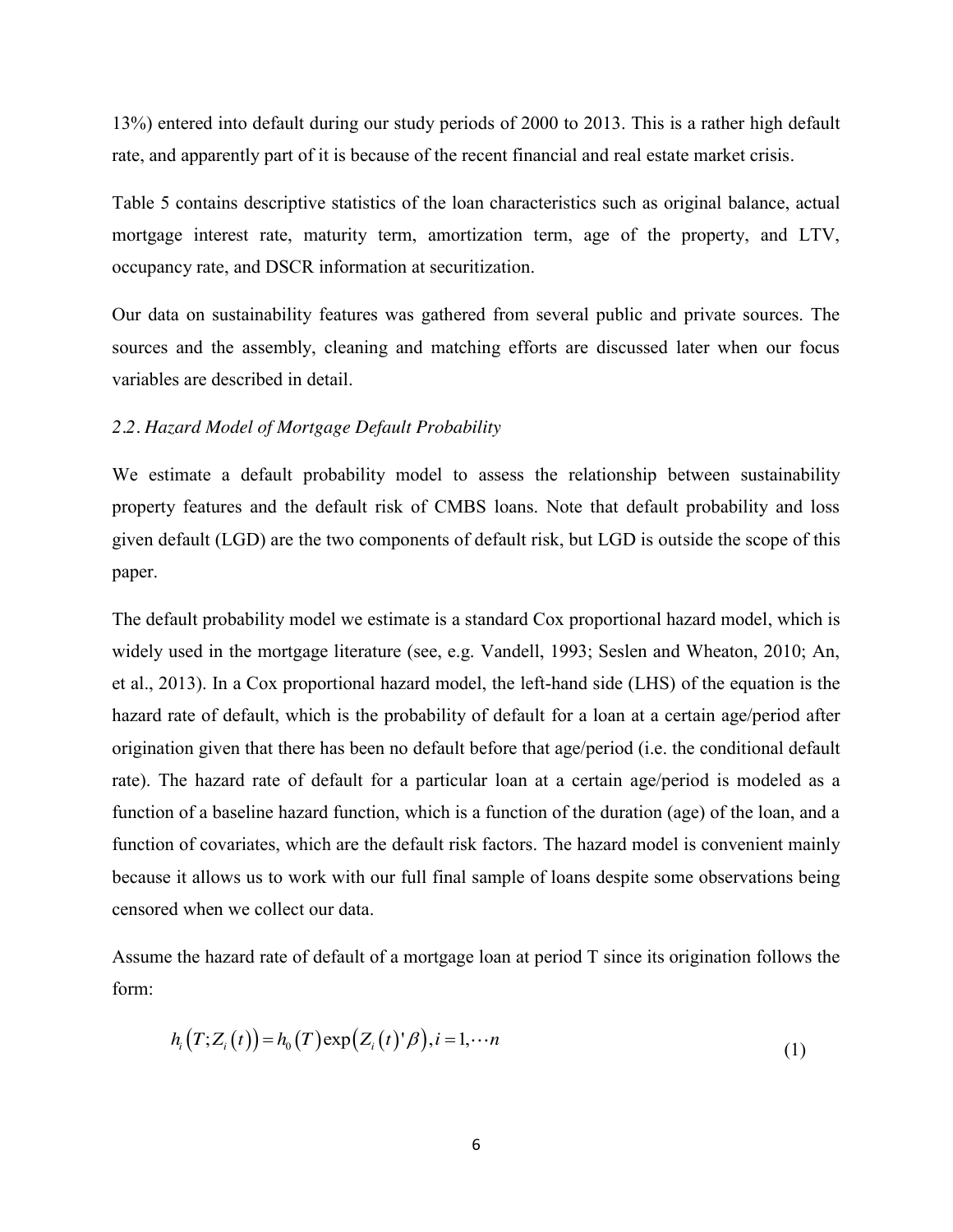Here  $h_0(T)$  is the baseline hazard function, which only depends on the age (duration), T, of the

loan and is an arbitrary function that allows for a flexible default pattern over time;  $Z_i(t)$  is a vector of covariates for individual loan *i* that include all the identifiable time-varying or timeinvariant risk factors. Examples of covariates include LTV and DSCR. In the Cox proportional hazard model, changes in covariates shift the hazard rate proportionally without otherwise affecting the duration pattern of default. In this study, the covariates include sustainability property features and control variables that have been identified by the existing literature as default probability drivers. We will discuss the focus (sustainability) variables and control variables in detail in the next subsection.

The hazard model is estimated with the Maximum Likelihood Estimation (MLE) method using the event-history data of loans, which is constructed based on the loan performance records.<sup>2</sup> Given that many of the covariates are only available at a quarterly frequency, we construct a quarterly event-history for each loan. In the event history data for model estimation, the covariates could be time-varying or time-invariant (i.e. constant). For example, the size of the loan is used as a time-constant variable, while contemporaneous LTV and DSCR and occupancy rate are time-varying covariates, meaning they can be different in each observed time period. To construct contemporaneous LTV, we utilize the RCA price index (by property type and by MSA) to bring property value up-to-date, and calculate contemporaneous LTV as the ratio between current property value and remaining loan balance that is in the Trepp data. For contemporaneous DSCR and occupancy, if there is a quarter that the servicer did not report the current DSCR or occupancy rate we use the nearest quarter's value either before or after the missing quarter, as a proxy.

<sup>&</sup>lt;sup>2</sup> See Clapp, Deng and An (2006) for details about the MLE estimation of the hazard model.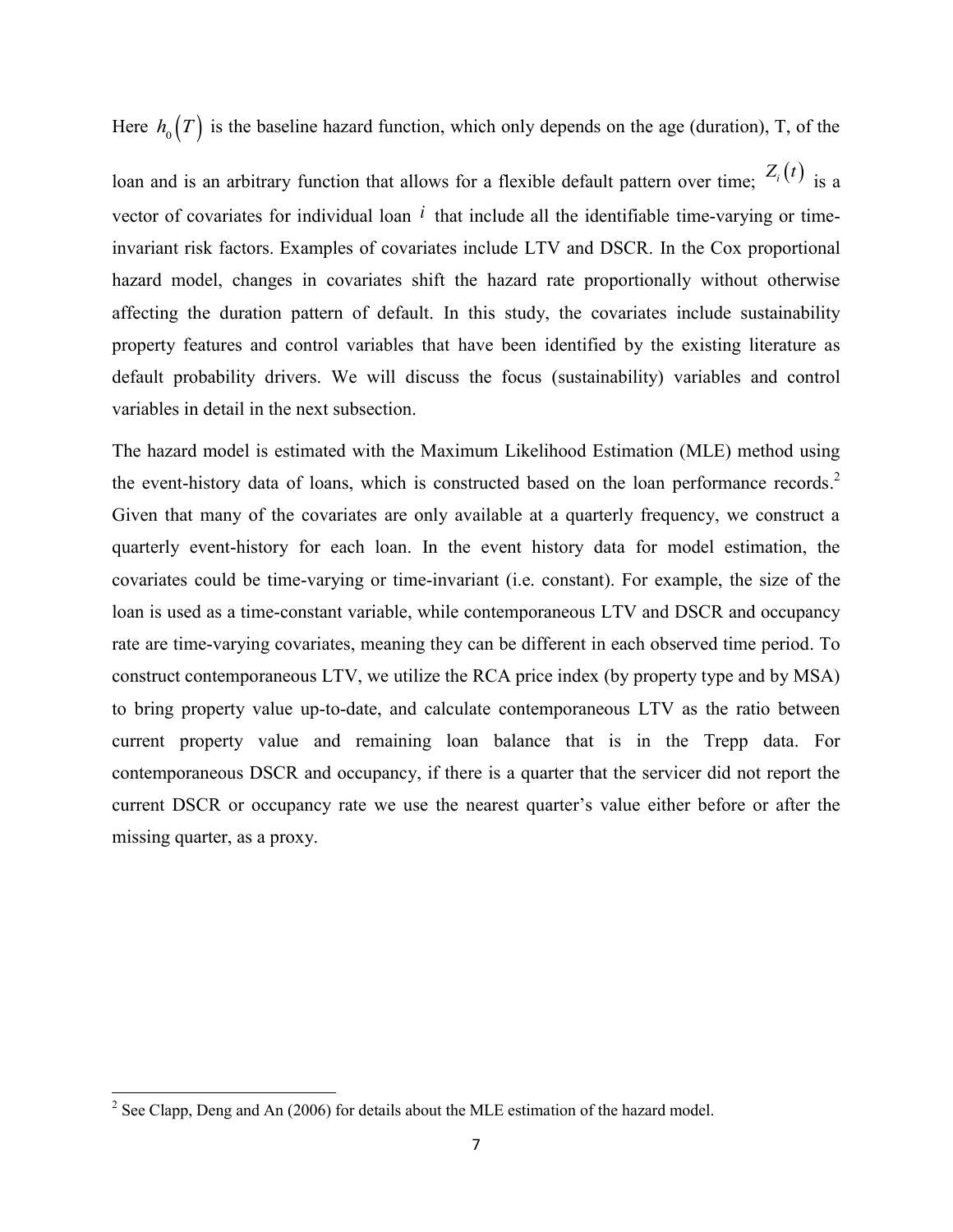#### *2.3 Focus Variables and Control Variables*

Our focus variables are the sustainability property features. Sustainability is a multi-dimensional construct with multiple distinct but related dimensions treated as a single theoretical concept. As noted above, we focus on two key dimensions of sustainable building – green building and smart growth location.

The green building measures we consider include the Energy Star label issued by the US EPA and the Leadership in Energy and Environmental Design (LEED) certification issued by the US Green Building Council (USGBC). Certification information was provided by USGBC, which maintains a comprehensive database on green buildings including LEED-certified, Energy Star labelled, and other green properties. For our study, USGBC used the property address and geocodes (latitudes and longitudes) found in both the USGBC and Trepp datasets to determine whether properties in our Trepp data matched properties in the USGBC green buildings database, and if so whether the matching properties were LEED-certified or Energy Star labeled and the date that status was achieved.<sup>3</sup> Many of the records in our initial loans dataset were missing address or geocode data, leaving us with 72,357 (81%) of the 89,865 CMBS loans properties that could be checked for LEED or Energy Star status before further filters were applied (see Appendix Table 1). The USGBC matching algorithm used a combination of geocodes, mathematical proximity, and address text matching.

*EnergyStar* is a dummy for whether or not a property was labelled as Energy Star by the US Environmental Protection Agency during the study period. To be labeled, a building must be in the top quartile of energy efficiency when compared to other properties with similar operational characteristics (i.e. size, weather conditions, number of occupants, number of computers, and hours of operation per week). Since labels must be obtained by the owner annually, we scored a property as labelled in the first year it was officially recognized and every subsequent year even if it did not have an official label in the subsequent years, assuming it was more likely that the absence of subsequent labels was due to management choosing not to apply for the label rather than failing to maintain energy efficiency. There is a need to better understand the degree to which the green label itself operates as a distinct driver from energy- and eco-efficiency in real

<sup>&</sup>lt;sup>3</sup> USGBC matched the Trepp data to both their public records available thru their Green Building Information Gateway and confidential records that identify LEED properties that are not publicly disclosed.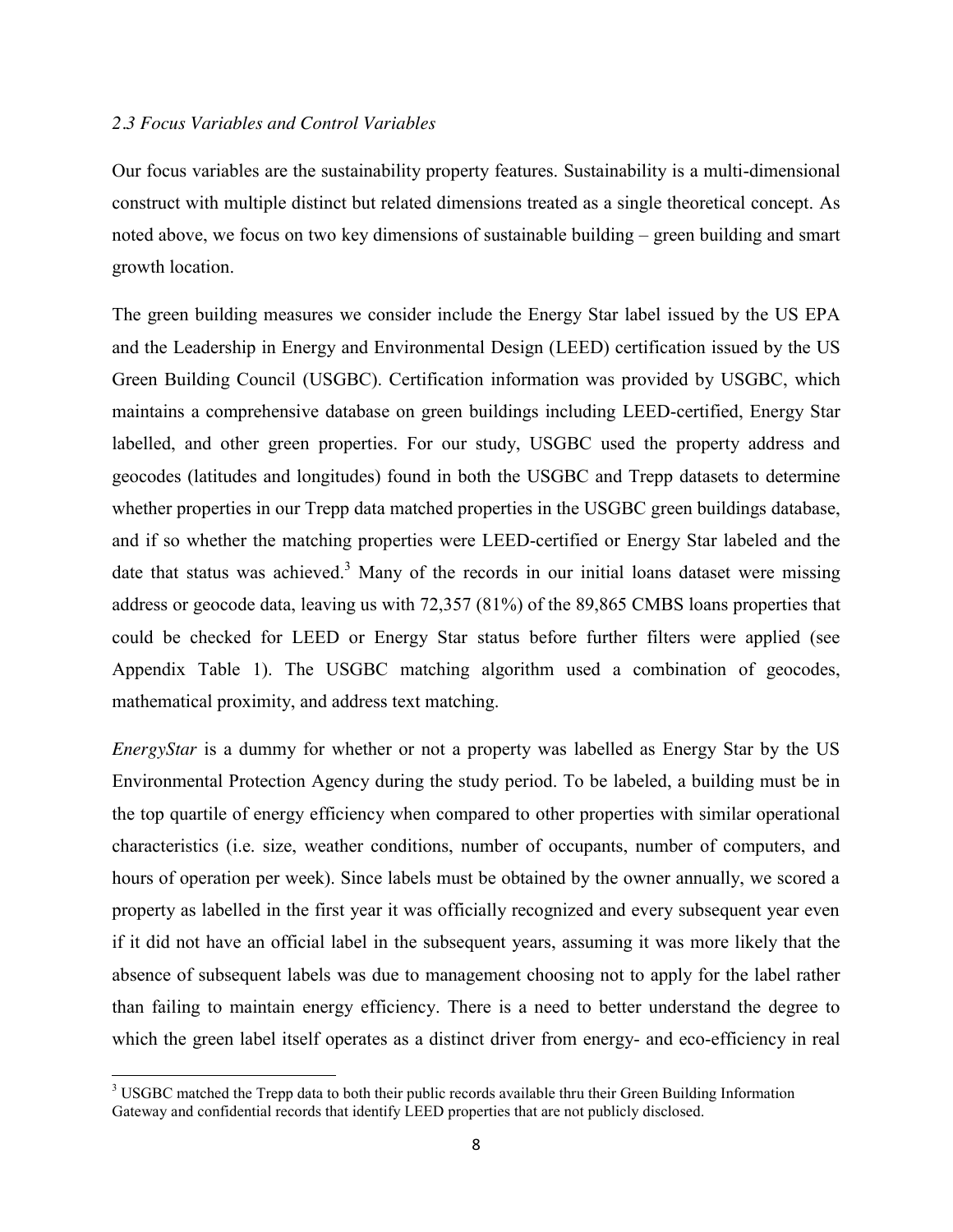estate, so this assumption should be subjected of further analysis in future research. In the eventhistory data, the Energy Star covariate takes a value of 0 before the building was Energy Star labeled and 1 for every loan period when and after it is labeled.

The LEED variable we considered is LEED certified at any level (Certified, Silver, Gold or Platinum). The LEED program has different certification levels including "Certified", "Silver", "Gold", and "Platinum", and labeling standards are substantially more complex than those required for an Energy Star label. Additional points in the certification process are awarded for such factors as "site selection," "brownfield redevelopment," and the availability of "bicycle storage and changing rooms," as well as energy performance (Eichholtz, Kok and Quigley, 2010).

Table 6 gives the frequencies of green building variables in our study sample. Energy Star properties are more prevalent than LEED properties; however they both comprise a small subset (i.e. 1 to 3 percent) of the sample.

Our smart growth location variables include measures that reflect the degree to which properties are located in less auto-dependent locations, proximate to green infrastructure, or exposed to traffic-related air pollution along primary roads. Table 7 contains descriptive statistics for all of the smart growth location variables for the 22,813 loans in our final sample.

The degree to which locations were less auto-dependent was measured using three separate metrics: Walk Score, whether the property was within walking distance  $\frac{1}{4}$  mile) of a fixed rail transit station, and the degree to which jobs and workers at their place of residence are balanced in the census block group where a property is located.

*WalkScore* rates the walkability of an address on a 100 point scale by determining the distance to educational, retail, food, recreational and entertainment destinations. Studies show it to be a reliable and valid estimator of neighborhood features linked to walking (Carr, Dunsiger, and Marcus, 2010, 2011; Duncan, Aldstadt, Whalen, and Melly, 2011; Duncan et al., 2013). It is also a better predictor of walking for non-work trips than other related indices (Manaugh and El-Geneidy, 2011). Redfin produced Walk Scores for each property by using the geocodes given by Trepp in their CBMS loan database to map each property and then produced a Walk Score for that particular location. As already noted, the Trepp dataset had geocodes for 81% of the 89,865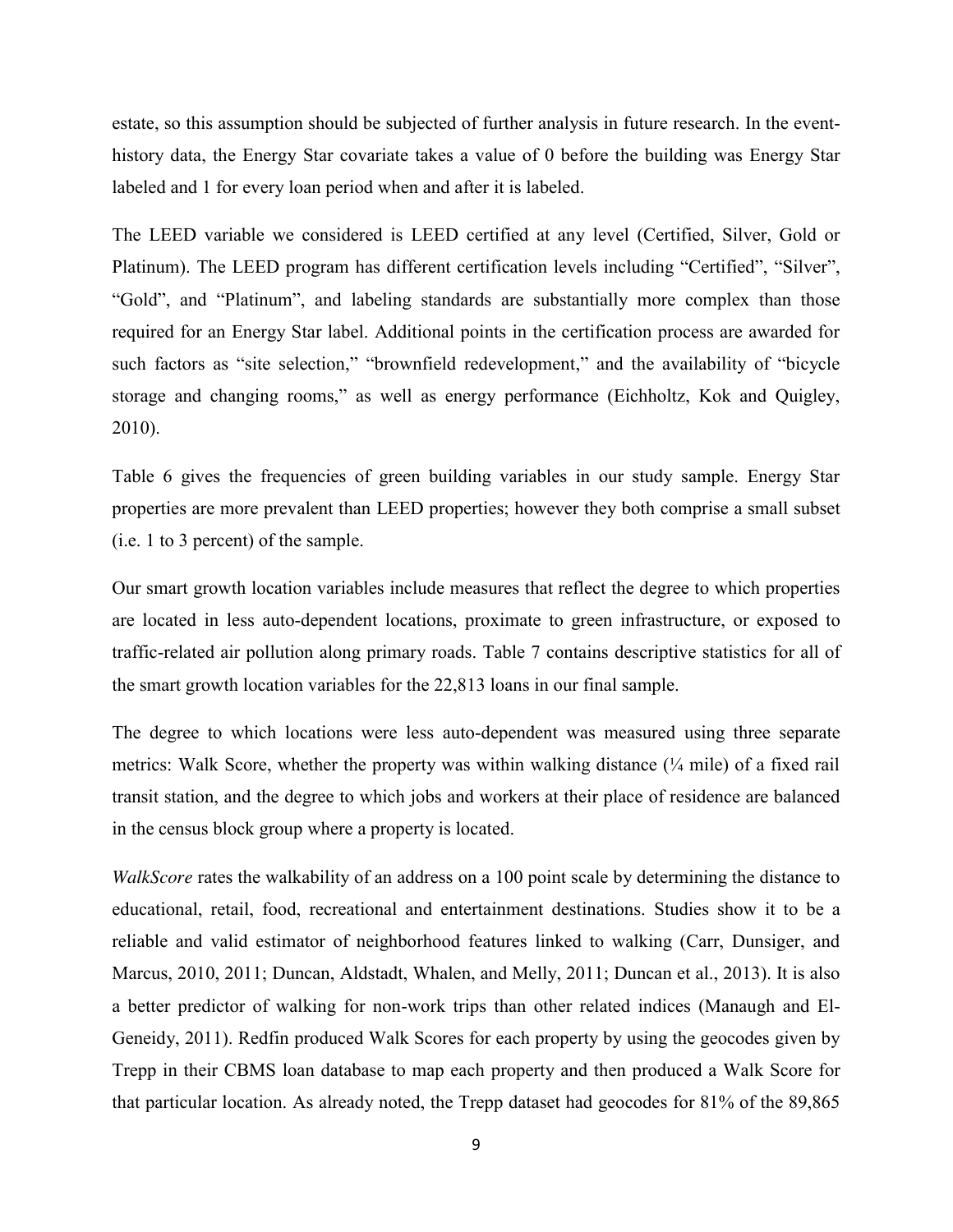properties, so Walk Scores could be generated for 72,357 of the properties in our initial dataset. The average Walk Score in our final sample was 46 out of 100. Walkability has been linked to various social and environmental benefits and increases with the number of desired destinations within walking distance of a property (Pivo and Fisher, 2011; Federal Highway Administration, 2012).

*Transit Quart Mile* is a dummy for whether the property is within ¼ mile of a fixed rail transit station. Transit station locations were obtained from The TOD Database maintained by the Center for Neighborhood Technology. It includes every fixed guideway transit station in the U.S. (as of October 2011). Sixteen percent of the properties in our final sample were located within  $\frac{1}{4}$ mile of a fixed rail transit station. A number of health, environmental, social, and financial benefits are associated with properties being within walking distance of fixed rail transit (EPA 2013).

*Jobs* Worker Bal is the Household Workers per Job Equilibrium Index from the US EPA Smart Location Database  $(SLD)^4$ . The index ranges from 0 to 1, with 1 indicating a balance (i.e. equality) in the number of resident workers and jobs in the census block group  $(CBG)$ .<sup>5</sup> The average value for this variable in our final sample was 0.38, indicating that the typical property was in a job or worker rich CBG (a low score can indicate an imbalance of either too many or too few jobs relative to resident workers). The number of workers and jobs for this variable were derived by the EPA from the 2010 Census, the 2006-2010 American Community Survey, and US Census Longitudinal Employer-Household Dynamics (LEHD) Origin-Destination Employment Statistics. Job-worker balance indicates that housing and jobs are close to each other so people can work close to where they live. It is thought to produce several sustainability co-benefits including enhanced accessibility, reduced congestion, improved air quality and higher quality of life (Frank and Pivo 1994, Cervero and Duncan 2006, Stoker and Ewing 2014). The metric we used does not account for whether jobs and workers are matched in terms of incomes, which can influence the degree to which balance in simple numerical terms reduces commuting (Stocker and Ewing 2014). The SLD metric also was measured at the CBG level, although researchers have found that it may be a more accurate predictor of vehicle miles traveled when it is measured

<sup>&</sup>lt;sup>4</sup> It is labeled D2c\_WrEmIx in the SLD.<br><sup>5</sup> Jobs\_Worker\_Bal = exp(-|(Workers/TotEmp ) -1|), where exp = the exponential function (e [approximately 2.7] raised to the power of the number in parenthesis).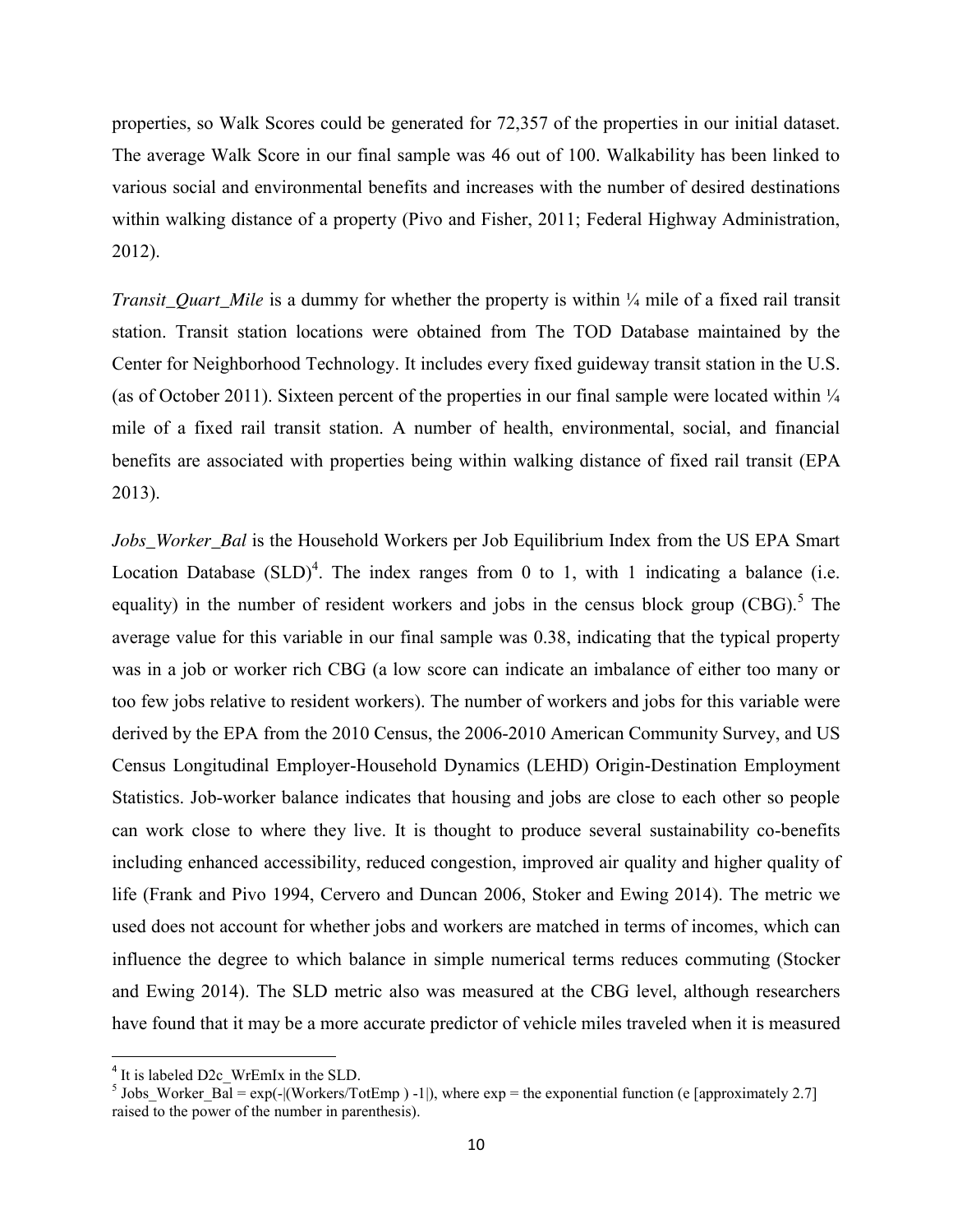on a larger spatial scale, such as at the census tract or commuter-shed level (Stocker and Ewing 2014). Despite these concerns, this variable was available for the entire nation and addresses an important concern in sustainable urban form so it is used here with these caveats to the reader.

Green infrastructure in the vicinity of each property was measured by two separate metrics. One captures the distance to protected open space and the second captures tree canopy cover in the vicinity of each property.

*Protected Area Quart* indicates whether a property was located within a quarter-mile of a Protected Area according to the U.S. Protected Area Database (PAD). The PAD includes public lands at all government levels held for conservation and voluntarily provided privately protected areas. Thirty percent of the properties in our final sample were within  $\frac{1}{4}$  mile of an open space mapped in the PAD. Protected open space helps sustain resource-based industry, recreation, wildlife, watersheds, and other ecosystem services such as greenhouse gas absorption and heat island mitigation. Access to parks and recreation has also been linked to lower childhood obesity and other social benefits (Wolch et al., 2011).

*BlkGpTreeCover\_Median* indicates the median percent tree cover for the block group where each property is located as determined by its geospatial coordinates. This came to 11.9 percent for the properties in our final sample. Our tree cover data are from the 2011 National Land Cover Database produced by the US Forest Service. Research indicates net positive benefits from urban forestry and greening (Nowak et al. 2010; Hirokawa, 2011; Roy et al. 2012; Colding and Barthel, 2013; Gomez-Baggethun and Barton, 2013). This includes benefits to air quality, urban heat island mitigation, water quality, wildlife, energy conservation, and social and financial outcomes. The financial benefits are summarized by Roy et al. (2012) in their review of 115 studies, which reports that the most common economic benefit is increased property values. McPherson et al. (2005) studied street trees and found increased property value was the single largest economic effect and Joye et al. (2012) reported that shoppers are willing to pay higher prices for retail goods and entertainment in shopping areas with more tree cover. As with *Jobs\_Worker\_Bal,* we have some concern about whether the block group is the best scale to assess this feature, as far as effect on default is concerned. A more precise measure of tree coverage on the street within the immediate vicinity of the property may have a stronger effect on default risk, and we are working on developing such a variable for future studies.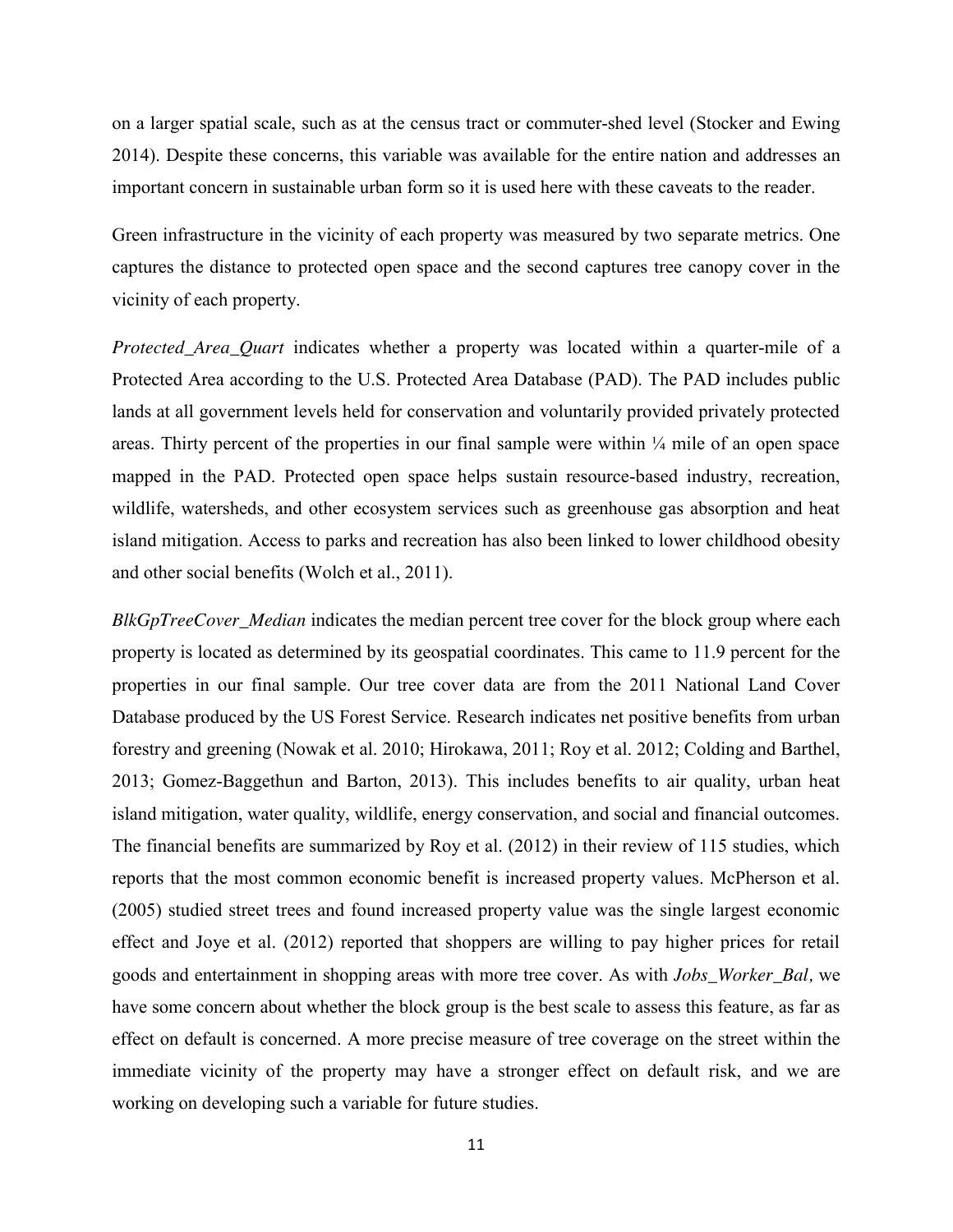*in\_500\_Ft\_Hwy\_Buff* indicates whether a property is located within 500 feet of a primary road. Three percent of our final sample properties were in this position. Primary road boundaries were obtained from the National Transportation Atlas Database, maintained by US Department of Transportation, and include divided, limited-access highways. There is evidence that living or working close to a freeway increases risk for autism, cancers, and respiratory disease (Gauderman et al., 2007; Volk, Hertz-Picciotto, Delwiche, Lurmann, and McConnell, 2011; Office of Health Hazard Assessment, 2012; Cakmak, Mahmud, Grgicak-Mannion, and Dales, 2012; Boehmer et al. 2013). We recognize that this last variable also measures convenience of location, as it is somewhat correlated with freeway and highway access. That could produce an effect on risk that is opposite to what might be caused by air quality problems and indeed it did give us somewhat ambiguous results that are described below.

Except in the case of Walk Scores, which were produced by Redfin using address data, in order for us to link our smart growth location data to the properties in our sample, we first had to map the Trepp properties using geospatial software. We did this using the geocodes provided by Trepp, which as noted above, was possible for 72,357 (81%) of the 89,865 CMBS loans in our initial dataset. Additional layers were then added to the map including boundaries for 2010 census block groups, the location of fixed rail transit stations, protected areas and primary roads, and the percent tree cover by 30 meter pixel. All of these layers were for the entire nation and came from the various sources described above plus the US Census Bureau for the census block group (CBG) boundaries. Once the loan properties were mapped, quarter mile buffers were automatically drawn around each Trepp property, allowing us to determine whether the properties were located within ¼ mile of a transit station or protected area. Additionally, a 500 foot buffer was drawn along each primary road in order to identify the loan properties located within 500 feet of a primary road. Next, each property was assigned the appropriate census block group geo-ID number by merging the property locations and CBG boundary layers. This allowed us to link data to the loan properties from the EPA Smart Location Database, which uses the CBG as its unit of analysis. Finally, summary statistics for the tree cover data pixels in the CBG around each property were computed using a zonal statistics procedure and each property was assigned a median tree cover value for the pixels in its CBG (the median being the better measure of central tendency given the distribution of the tree cover data in the CBGs).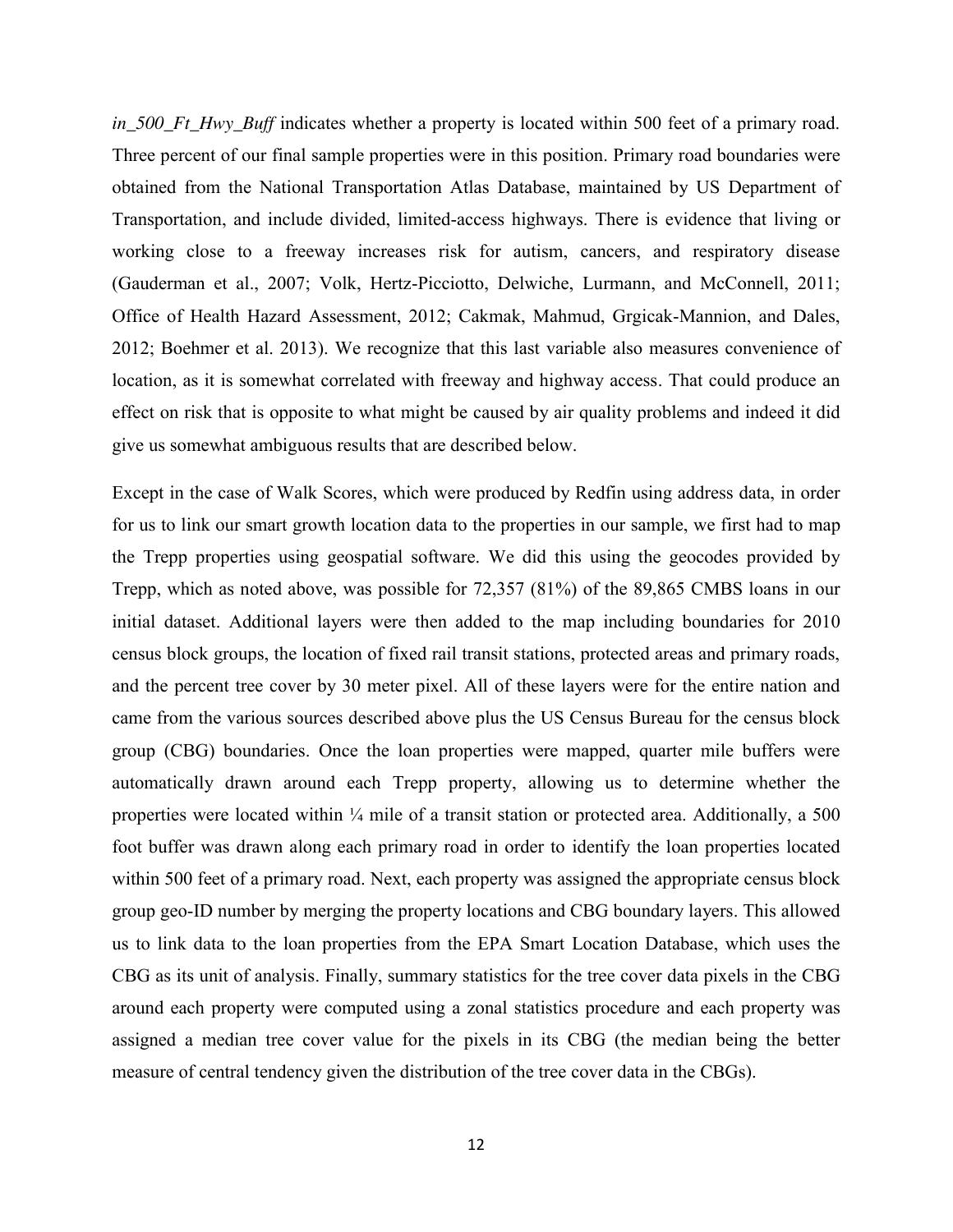The control variables we include in our model are essentially all of those identified by the existing literature as significant drivers of commercial mortgage default probability or their equivalents. These include the contemporaneous LTV and DSCR and occupancy rate we mentioned earlier, original loan balance (in log terms), original LTV (dummy for original LTV higher than 75%), refinance incentive (measured by percentage decline in market interest rate relative to the current note rate), age of the property (which also proxies to some degree for building class; for a discussion see Pivo and Fisher, 2010), prepayment restrictions (i.e. the presence of a prepayment lock out, prepayment penalty and yield maintenance in a particular loan quarter, which tend to limit refinancing and increase default risk), MSA unemployment rate innovation in a particular quarter (i.e. the change in the MSA unemployment rate over the prior four-quarter moving average, as a business cycle indicator), yield slope and corporate bond credit spread (as measures of macroeconomic conditions), and property type-fixed and MSAfixed effects. Also, since mortgage default can be explained as the borrower's exercise of a put option, which increases with volatility, we include quarterly volatility of the 10-year Treasury rate and volatility of the RCA price index for each of the 17 MSAs and property types over the prior 12 quarters. For details on these control variables, please see An, et al. (2013) and An, Deng and Gabriel (2014).<sup>6</sup>

In Table 8, we report the sample statistics of our event history data. Each observation represents a loan record for a specific quarter. All continuous variables are standardized to zero mean and a standard deviation of 1 so the hazard ratios produced by the model for the continuous variables can be interpreted as the effect of one standard deviation change in the continuous variable on default risk.

Before proceeding to the modeling stage, we checked for potential collinearity issues among the focus and control variables. The only high correlations were between LEED and Energy Star. Due to the high correlation between these two variables we only include *EnergyStar* in the final model, though we do report some results that were produced when LEED was substituted for Energy Star in one of the models. *WalkScore* and *Transit\_Quart\_Mile* were strongly correlated (r = .53) but this did not create collinearity issues when they were used in the models.

 $6$  We also tried to include vintage-fixed effect and CMBS deal type-fixed effect (e.g. conduit, fusion, etc.). None are significant.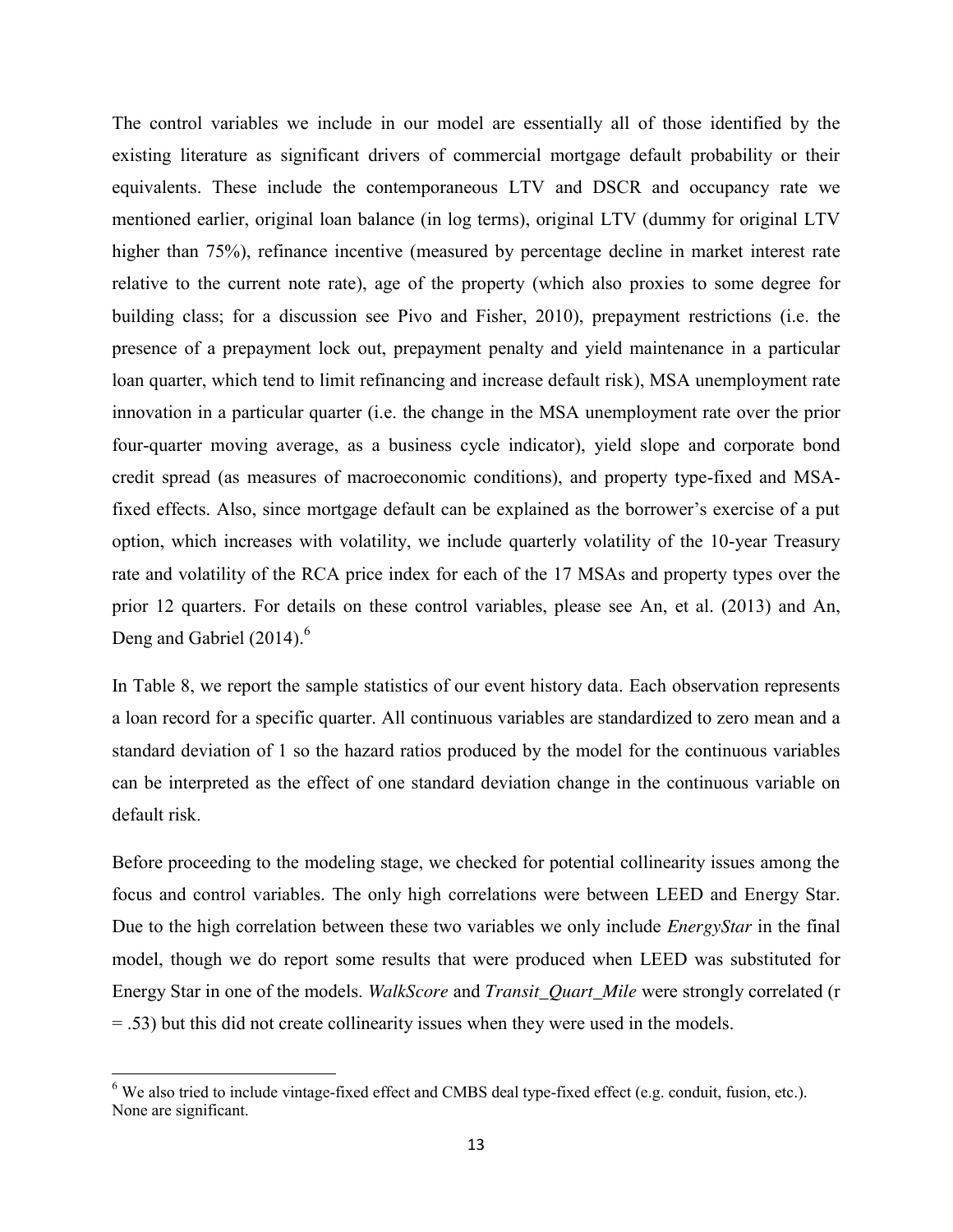The original set of smart growth location variables available for all CBGs from the EPA Smart Location Database (SLD) is far greater in number than the single one we included in the final model and discussed above (*Jobs\_Worker\_Bal*). We do not use more of them in our final models due to their high correlations with the variables we include. The SLD includes street design variables that are thought to be correlated with walkability (e.g., pedestrian street network density and street intersection density), but they have strong or very strong positive correlations with Walk Score. SLD transit measures (e.g., aggregate frequency of transit service per square mile), demographic measures (e.g., percent of families with no cars), and destination accessibility measures (e.g., jobs or working age population within 45 minute travel time by car or transit), all of which are related to auto-dependence, are strongly correlated with *Transit\_Quart\_Mile*. SLD land use diversity measures, (e.g. employment and housing entropy), which also affect auto dependence, are strongly correlated with *Jobs\_Worker\_Bal.* It would have been feasible to use factor analysis to reduce these correlated measures into a smaller set of underlying factors, but we decided that using factors scores would make the model results difficult to interpret without adding much explanatory power. We expect, however, that several of the SLD variables which are not used in our models have similar effects to those that are used because of the correlations among them.

#### **3. Results**

Before presenting the hazard model results, let us first discuss some bivariate and correlation analyses that we conducted.

Table 9 compares the default rate of Energy Star/LEED labeled and that of non-Energy Star/LEED labeled properties. Here we count a property as labeled if during any time during our study period the property has an Energy Star label or LEED certificate. We see that of the 22,813 properties, Energy Star labeled properties have a default rate of 9.28% while non-Energy Star properties have a higher default rate of 13.05%. Similarly, LEED certified properties have a default rate of 5.58%, in contrast to the higher default rate of 13.01% for non-LEED certified properties. Interestingly, Table 10 shows that Energy Star labeled properties are associated with higher average DSCR on their CMBS loans – the average DSCR for Energy Star labeled property loans is 1.82, while the average DSCR for non-Energy Star labeled property loans is just 1.61. The DSCR comparison between LEED-certified properties and non-LEED certified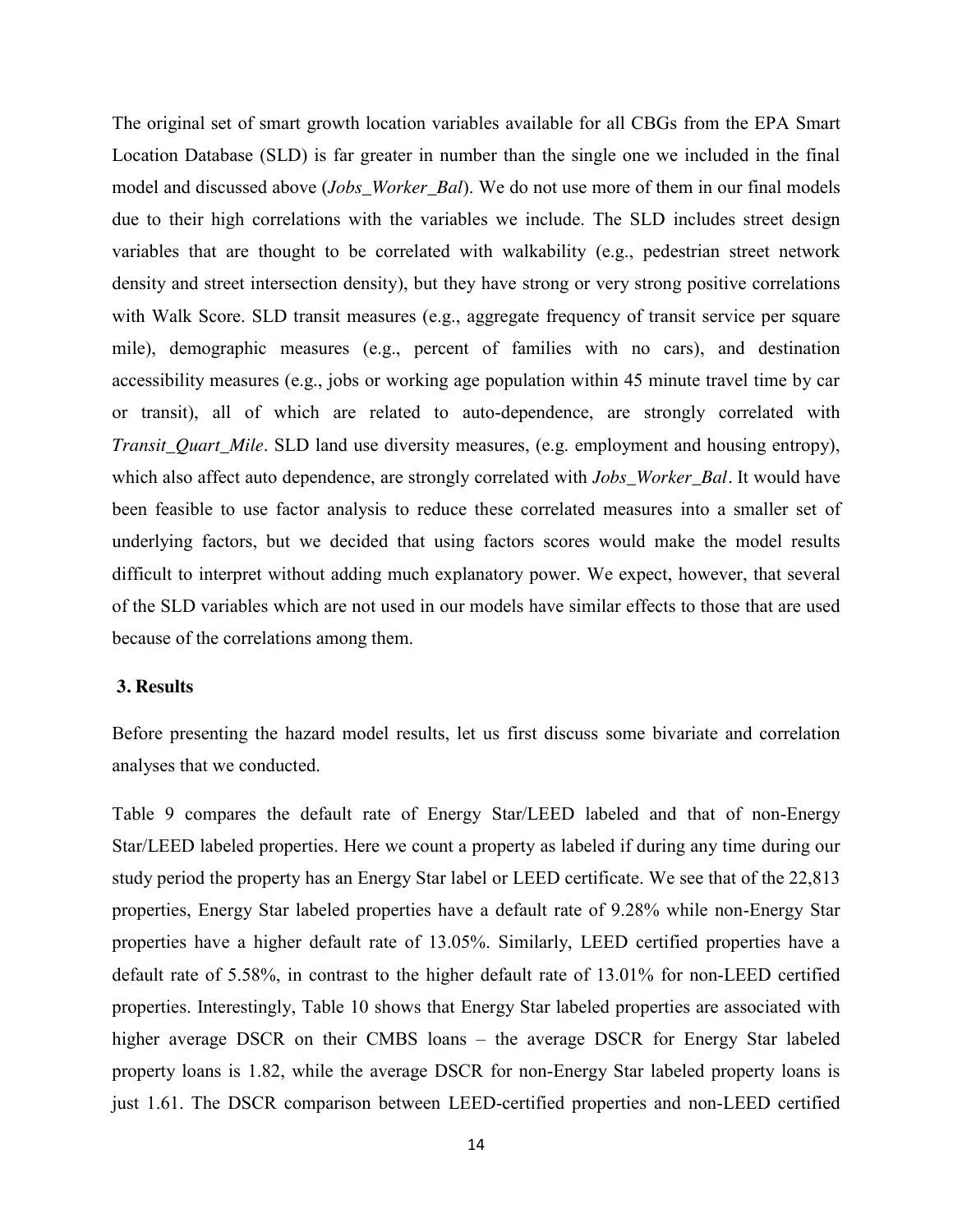properties reveals nearly the same difference. Given that DSCR is found by the existing literature to be a critical driver of commercial mortgage default, we suspect that part of the default risk difference in green vs. non-green property loans shown in Table 9 is through the impact of green building features on the property's operating performance and DSCR. However, we also notice there is no significant difference between green and non-green buildings in terms of occupancy rate. The financial benefits of green building may not be fully reflected by the conventional default risk factors such as occupancy rate but rather thru higher rents, lower utility bills, and lower cap rates (Pivo and Fisher 2011).

Table 11 contains the correlation results of *WalkScore* with average contemporaneous DSCR and occupancy rate. We see that *WalkScore* is positively correlated with both average DSCR and average occupancy rate. We expect this would mean lower default risk for properties with higher Walk Scores, consistent with prior research on the topic (Pivo 2014).

In Table 12, we compare the mean values of the smart growth location variables for defaulted and non-defaulted loans. For some smart growth variables, this bivariate analysis conveys the same message that we just discussed. For example, the average *WalkScore* of non-defaulted loans is about 48 (on a scale of 100) while the average *WalkScore* of defaulted loans is only about 37 (i.e. less walkable). The percentage of properties within a quartile mile of public transit is about 17% for non-defaulted loans, but only 8% for defaulted loans. The average *Protected\_Area\_Quart* is 0.31 for non-defaulted loans (i.e. 31% of the properties with nondefaulted loans are near protected open space) while it is only 0.25 for defaulted loans. However, for three other smart growth variables there is either *no difference* (as in the case of *Jobs\_Worker\_Bal)* or the non-defaulted loans are associated with *less sustainable* conditions (in the cases of *BlkGpTreeCover\_Median* and *in\_500\_Ft\_Hwy\_Buff)*. These results suggest that sustainability variables can be positive, neutral, or negative for default risk, depending on which variables are examined.

Our main hazard model results are given in Table 13. For each parameter, the four statistics given are the regression coefficient and significance values, its standard error, and the hazard ratio (also known as relative risk). These results can be analyzed in a way similar to how we would analyze a multiple logistic regression model. The estimated coefficient gives the strength of the association with default risk, holding other variables constant. A positive coefficient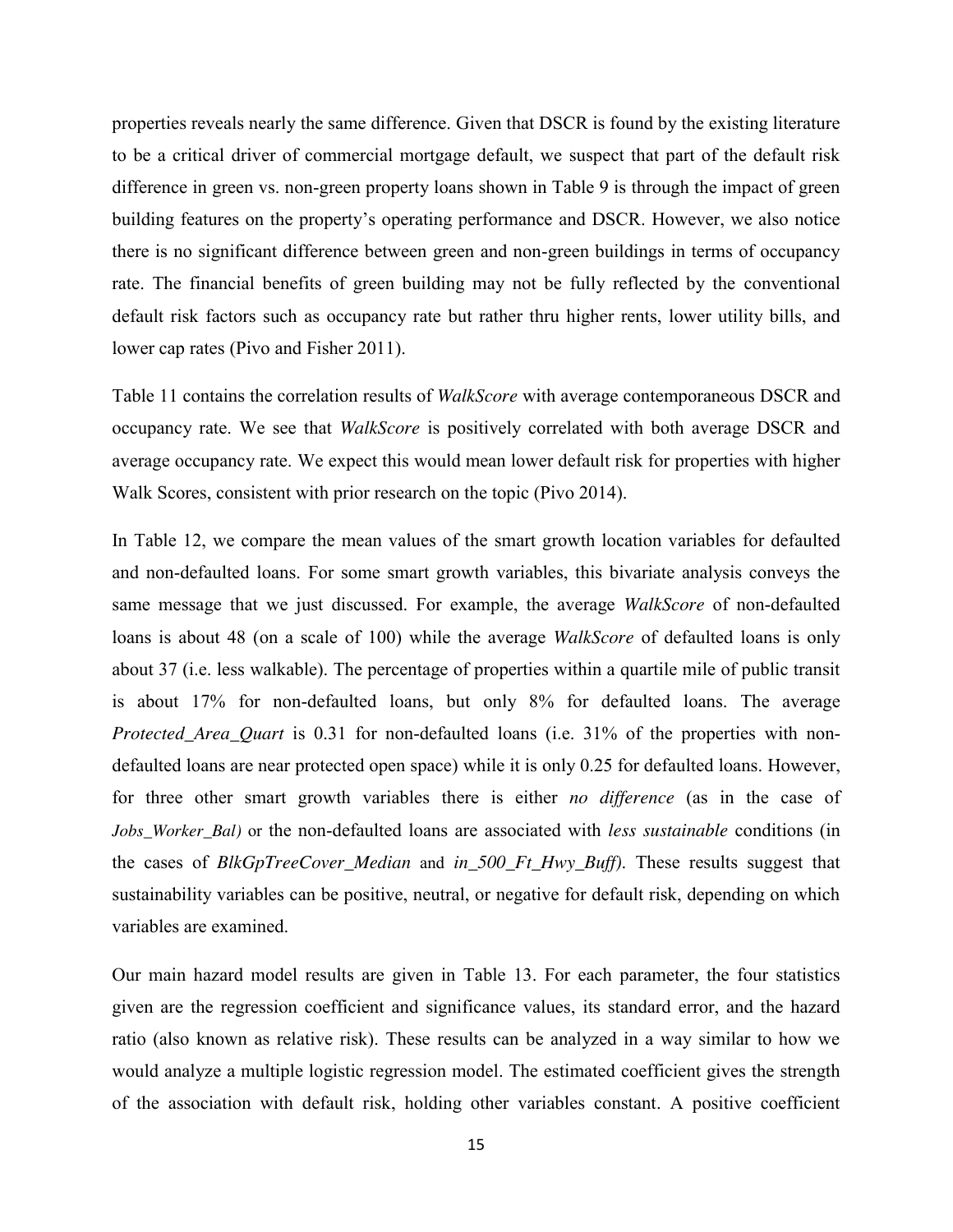indicates the variable is positively related to risk. It is the natural log of the hazard ratio. The hazard ratio is the predicted change in the risk of default produced by a change in the parameter while other variables are held constant. A hazard ratio greater than 1 indicates that the default risk increases when the variable increases and a hazard ratio less than 1 indicates that risk decreases when the variable increases. For the binary covariates the hazard ratio estimates the ratio of the risk of default in the loans with the feature to the default risk in the loans without the feature. For the continuous covariates, because they are standardized, the hazard ratio estimates the change in risk associated with a change of one standard deviation in the variable.

In column A, we report estimates of the baseline model, where only the control variables but not the sustainability variables are included. Our results are highly consistent with those found in the existing literature. Contemporaneous LTV (*curltv*) is highly significant and positively related to default probability – the higher the current LTV, the more likely the loan will be defaulted. Contemporaneous DSCR (*dscrnoi2*) and occupancy rate (*occrate2*) are also significant and negatively related to default probability – the higher the DSCR or occupancy, the lower the chance is that the loan will be defaulted. The refinance incentive (*refi\_inc1*) is significant and negatively related to default probability, which is consistent with the competing risks argument – the more likely the loan is going to be refinanced, the less likely it is going to be defaulted (see, e.g., Deng, Quigley and Van Order, 2000). The high LTV (at origination) loans (*ltv75*) have higher probability of default, all else equal. Prepayment restrictions (*prep*), either lock out, or prepayment penalty, or yield maintenance (*yldm*) cause higher default risk. This is again consistent with findings in the existing literature (see, e.g., An, 2009; An, et al., 2013). MSA unemployment rate innovation (*unemp\_msa\_rla*) is positive and significant. This means when the local economy is bad, the chance of these CMBS loans being in default is higher, which makes perfect sense. Coefficients of the macroeconomic variables such as yield slope (*yldslope*) and the volatility of the Treasury rate (*tcm10ystd*) are both significant. There are significant property type-fixed effects (*cssaproptype*), e.g., comparing to retail loans, office and industrial loans have higher default risk, *ceteris paribus*. There are also significant MSA-fixed effects (*MSA-fixed effect*). The only surprise comes from RCA price index volatility (*rcacppi\_vol*). Its coefficient is negative and significant.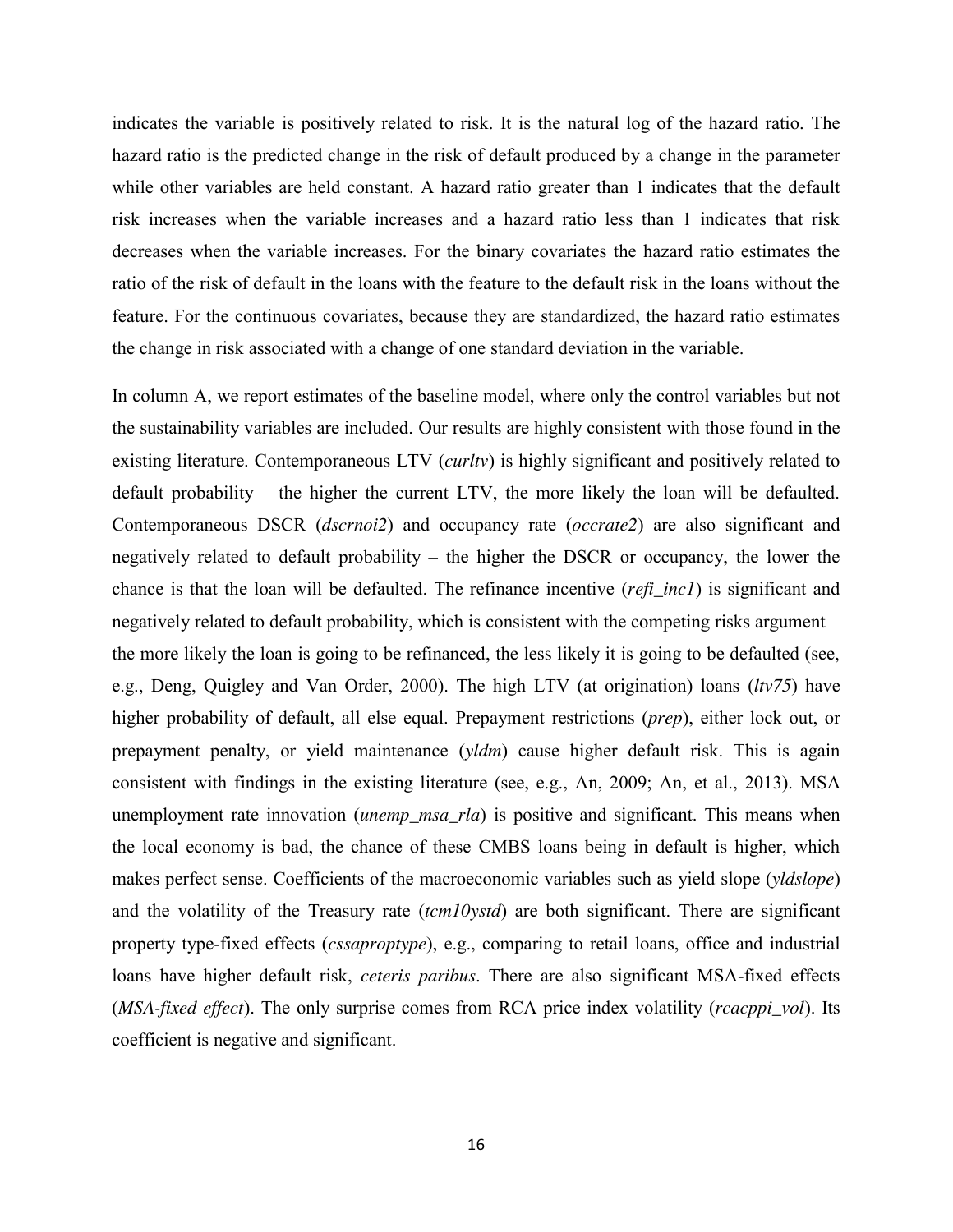In column B of Table 13, we report estimates of the new model offered by this paper, where we include the sustainability variables in addition to all the controls just discussed. The coefficient of *EnergyStar* is significant and negative, meaning that CMBS loans for properties that are Energy Star labeled have lower default risk than those for properties without the Energy Star label, *ceteris paribus*. <sup>7</sup> *WalkScore* is significant and negative, which means the more walkable the property, the less likely the CMBS loan is to be defaulted, everything else being equal. The coefficient of *Transit\_Quart\_Mile* and *Protected\_Area\_Quart* are also significant and negative, meaning that close proximity to public transit or protected areas (open space, parks, etc.) helps reduce default risk.

What is concerning is that *in\_500\_Ft\_Hwy\_Buff* is significantly and negatively associated with default probability. If we see *in\_500\_Ft\_Hwy\_Buff* as a variable for pollution, this result is the opposite of what we would expect if pollution was associated with greater default risk. A possible explanation is that this variable also measures highway access. It may be acting more like a traditional location variable measuring locational convenience; or at least the benefits of convenience are more fully internalized and outweighing the negative effects from air pollution, in terms of financial consequence.

The coefficient of *Jobs* Worker Bal is positive and significant (i.e. it increases default risk). In this sense, job-worker balance seems to work against commercial uses. This is plausible to us because we would expect commercial properties to do well in highly accessibility commercial centers where there is a high number of jobs relative to housing or in worker-rich bedroom communities where there is more affordable housing to support back-office and industrial workers and a large supply of residents to frequent shopping centers. This is a case where a more sustainable urban form associated with less vehicle miles of travel appears to be at odds with real estate market forces.

Finally, we find no significant effect from *BlkGpTreeCover\_Median*, although the sign is in the expected direction. This could be because we measured tree cover at the block group scale instead of along the street in the immediate vicinity of each property, as we mentioned above.

<sup>&</sup>lt;sup>7</sup> Given the high correlation between LEED and Energy Star, we used just Energy Star in the model. However, *LEED\_any* (i.e. certified at any level) works similarly to EnergyStar. In the all property types model, LEED certified properties are about 30% less likely to default.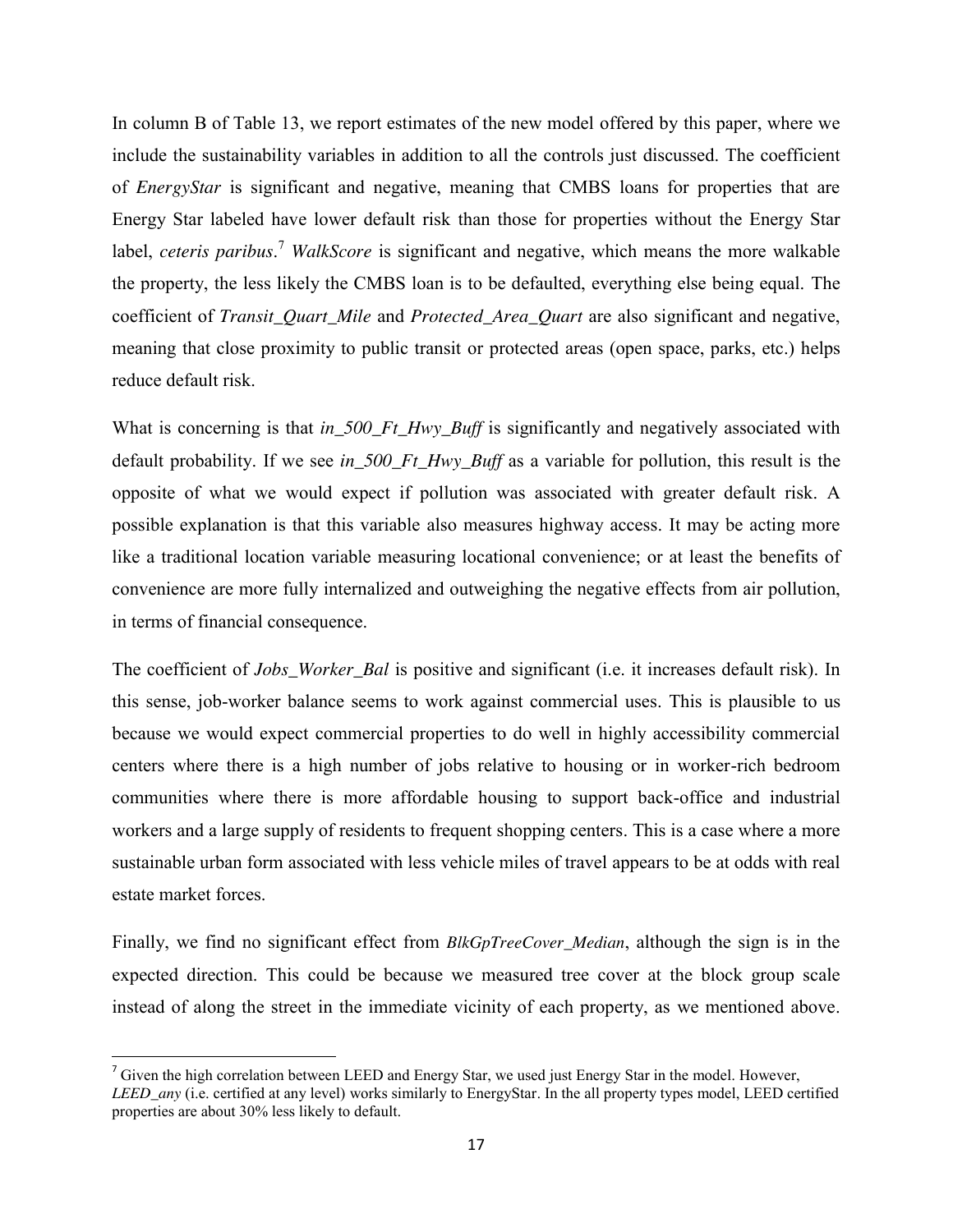However, we did test tree cover within a quarter mile and 500 feet of each property and both were also insignificant. Tree cover may also be a proxy for suburban location because it has a moderate or modest negative relationship with variables that tend to be associated with urban locations such as *WalkScore* (r = -.375, p = .000) and *Transit\_Quart\_Mile* (r = -.181, p = .000). To further explore this issue, we added *Principle City*<sup>8</sup> as a control for whether the property is in an urban or suburban location. Principle\_City is correlated with *WalkScore* and *Transit\_Quart\_Mile* ( $r = .179$ ,  $p = .000$  and  $r = -.147$ ,  $p = .000$  respectively) and does not make *BlkGpTreeCover\_Median* significant when it is added to the model*.* So the finding of no significant effect for *BlkGpTreeCover\_Median* is likely the result of the measurement issue we have raised, the fact that tree cover does not affect default risk, or the possibility that its effects only occur above a certain threshold or cut-point we have not yet discovered. We suspect it is more likely a measurement or threshold problem because the research we cited above shows that urban tree cover is associated with financial benefits in commercial real estate.

To translate the hazard model coefficients into default probability differences we look at the hazard ratios given in Table 13. For example, commercial properties with Energy Star labels are 20 percent less likely to default than those without Energy Star labels, all else being equal (i.e. 1-  $.801 = 0.20$ . The default risk of buildings within a quarter mile reach to public transit is reduced by 30.1 percent compared to that of buildings farther than a quarter mile to public transit, *ceteris paribus* (i.e. 1-.699 = .301). Properties with a Walk Score that is one standard deviation higher than others (e.g., 77 vs. 45 in our sample on a scale of 100) has a default probability that is 13.5 percent lower (i.e.  $1-.865 = .135$ ). And properties within one quarter mile of a protected area are 3 percent less likely to default than those in other locations (i.e. 1-.970 = .03). Meanwhile, properties within 500 feet of a freeway are 14.8% *less* likely to default (1-.852 = .148) and properties in a CBG that is one standard deviation more balanced in terms of jobs and workers (e.g., .67 vs. the CBG mean of .38 on a scale of 0 to 1) are 3.4% *more* likely to default.

Notice that the significance of all aforementioned sustainability variables are in addition to the control variables we discussed including LTV and DSCR. This means that the benefits of green

<sup>&</sup>lt;sup>8</sup> Defined by the US Census as "the largest incorporated place with a population of at least 10,000 in a core based statistical area (CBSA) or New England city and town area (NECTA), or if no incorporated place of least 10,000 population is present in the CBSA or NECTA, the largest incorporated place or census designated place (CDP) in the CBSA or NECTA. Additional places that meet specific criteria are also identified as principal cities."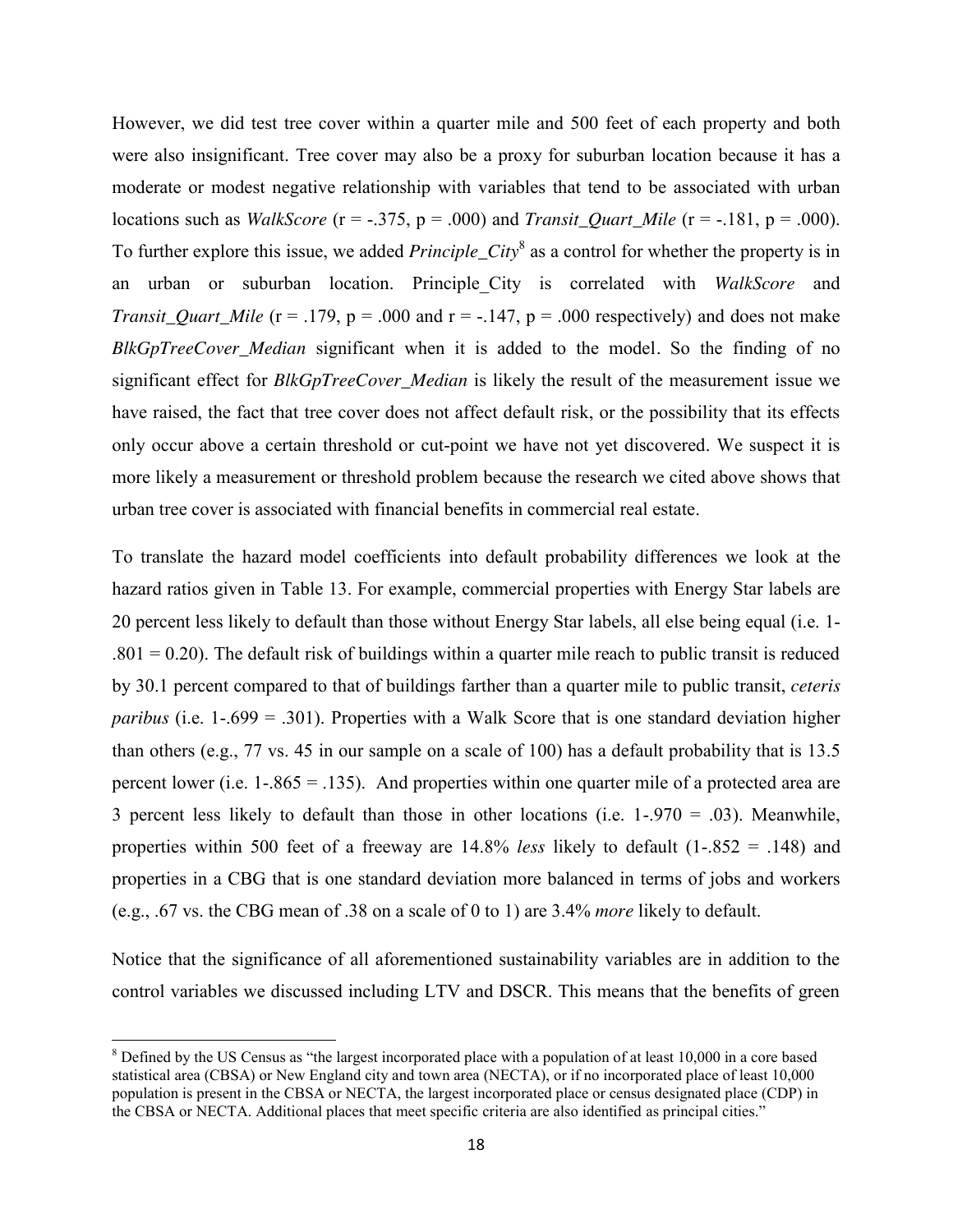building and smart location to CMBS loan default are not just through better LTV and DSCR measured in the model, as was suggested by the bivariate and correlation analyses we presented above. The sustainability variables are additional predictors of the CMBS loan default. We also notice that the inclusion of the sustainability variables changes the coefficients of a few control variables from insignificant to significant (comparing the baseline model and the current model). For example, log loan balance (*logbal*) and age (*age*) of the property are now significant, which is what one would expect in a default probability model. Moreover, the difference between multifamily and retail (the reference case) becomes significant, which is also what one would expect. Our explanation for this is that the sustainability variables are significant default risk predictors, and thus leaving out those variables would cause omitted variable bias (in the baseline model). We also notice that judged by the Akaike Information Criterion (AIC) and the - 2 log likelihood (-2LogL), the model fit is improved significantly after we include the sustainability variables (lower AIC and -2LogL indicate better fit).

Also notice that in Table 13 we are not separating the effects of the sustainability variables by property type, so the coefficients we see in column B of Table 13 are average effects across all four property types. It is reasonable to hypothesize, however, that the impacts of sustainability features are different across property types. For example, walkability may be a benefit to multifamily properties but maybe not to industrial properties. This is exactly what we find in Table 14, where we interact the sustainability variables with property types. Here retail loans are the reference group.

In Table 14 we see that *WalkScore* is negatively associated with the default risk of retail, multifamily and office loans<sup>9</sup>, however, it is positively associated with the default risk of industrial loans (coefficient of 0.24-0.125=0.115). Perhaps this is because it is more difficulty for trucks to maneuver in more walkable environments (Pivo *et al.,* 2002).

Proximity to public transit has similar impacts on the default risk of office, multifamily, and industrial loans, all being strongly negative as shown by the coefficients of *Transit\_Quart\_Mile*. However, the impact of proximity to public transit on retail loans is much smaller than on the

<sup>&</sup>lt;sup>9</sup> Effects of sustainability feature on a property type are determined by adding the coefficient for the reference group (retail), as indicated by the coefficient estimates for the original terms, and the coefficient for the interaction term. For example, the effect of *WalkScore* on industrial is 0.24-0.125 = .115 while the effect of *WalkScore* on multifamily is  $-0.029 - 0.125 = -0.154$ .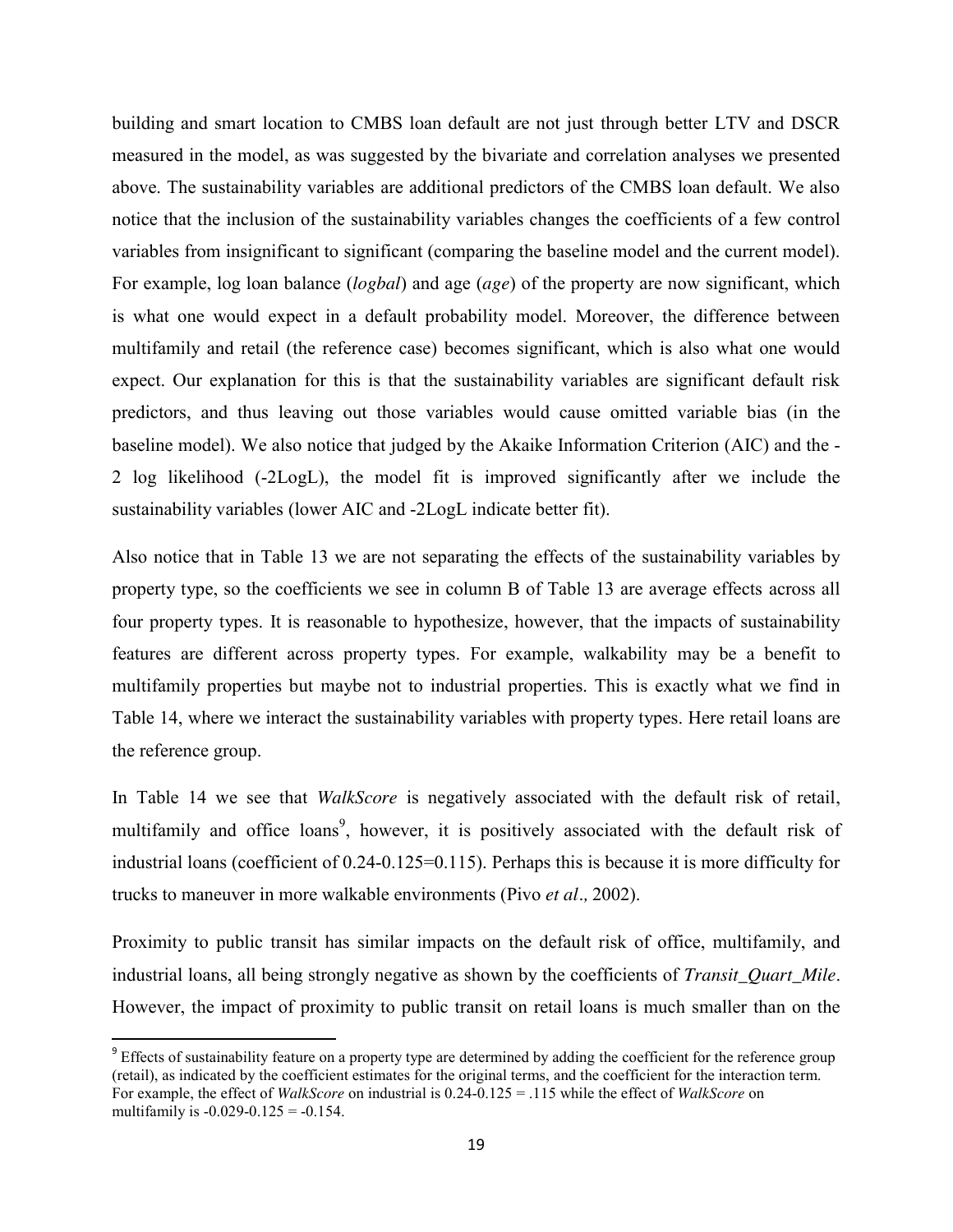aforementioned three property type loans and is marginally significant. These results are reasonable given that car-oriented shopping centers in the U.S. are probably just as successful as transit-oriented ones, however it is still remarkable to find that transit oriented shopping centers have less risk of default given the expectation that shoppers prefer to use a car for shopping trips.

There is also large variation in the coefficients of *in\_500\_Ft\_Hwy\_Buff* across the various property types. Being close to a major road has no significant impact on the default risk of retail loans and reduces default risk for office loans. But the strongest negative impact is on multifamily loans. This is a disturbing result because the public health issues caused by living near a freeway may be more acute than those caused by working or shopping there, yet the market seems to give the greatest reward to multifamily housing along freeways (in terms of lower default risk), perhaps because housing near a free is more affordable than in other locations precisely because of the associated disamenities.

Proximity to protected areas has no impact on retail and marginally increases default risk for offices. On the other hand it significantly lowers default risk for industrial and multifamily loans, as shown by the coefficients of *Protected\_Area\_Quart*. We suspect that multifamily properties may indeed be benefiting from the recreational and aesthetic amenities associated with being close to protected areas while the industrial properties are benefiting from the lower land prices, rents, and congestion, assuming the industrial properties near open spaces tend to be associated with suburban and urban fringe locations.

Tree cover significantly increases loan default risk for industrial, office and multifamily. However it significantly decreases risk for retail loan default, consistent with the prior research cited above on how urban forests benefit retail districts.

Job-worker balance significantly increases default risk for retail loans and has no significant effect on other property types. This suggests that the positive effect found in the all property types model was mainly caused by the effect on retail uses, suggesting that retail does better when proximate to concentrations of jobs or housing as opposed to more balanced locations.

Finally, the impact of Energy Star label is negatively associated with the default risk for both retail loans and office loans (since there is no multifamily Energy Star program, there are no Energy Star labeled multifamily properties in our sample).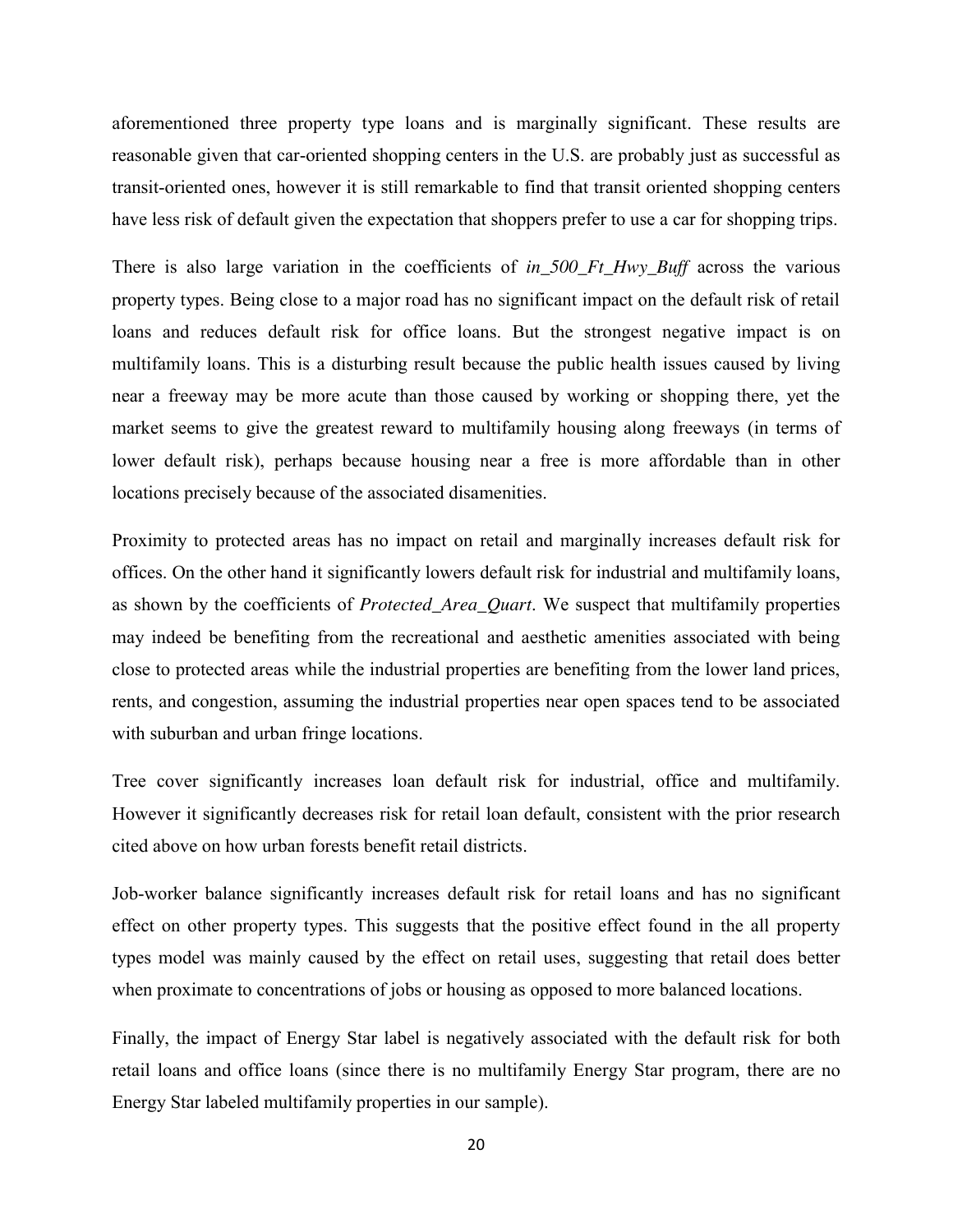We next run the hazard models separately for the different property types. This relaxes the assumption that different property type loans share the same coefficients of the control variables. Results are shown in Table 15. Compared to Table 14, we notice some changes in the property type results. Job-worker balance is now shown to have a significant positive impact on office and industrial loan default rather than having no effect, the effect of transit on retail has moved from barely significant to insignificant, and protected areas now flips to a barely significant negative effect on office default (instead of barely positive), while their effect on multifamily default risk has moved from negative to insignificant. Other results are consistent with what we discussed in the interaction model. Overall, the number of significant sustainability variables is the least in retail and multifamily loans, and walkability has the most consistent benefit to default risk across property types, followed by transit and energy efficiency. Meanwhile, jobs-worker balance appears to increase default risk and adjacency to a freeway tends to reduce default risk, indicating in both cases that sustainability and lower default risk do not always coincide. Finally, tree cover and proximity to open space, as indicators of green infrastructure, produce ambiguous results that vary depending on the model used (Appendix Table 2 summarizes the various results for the two green infrastructure variables).

#### **4. Conclusions**

We have demonstrated that certain sustainability features including building energy efficiency, walkability, and proximity to fixed rail transit significantly reduce default risk in CMBS loans. Both green building and smart location factors have been shown to be important. We have also demonstrated that adding these variables to a standard default risk model improves the accuracy of the model.

Our explanation for these results is that certain sustainability features can affect mortgage default risk through their impact on income and value and that those benefits may not be fully reflected in the conventional variables used in default risk models. In that case, adding sustainability features to the standard covariates improves the model and produces significant results. As long as the income and value estimates used to produce the standard covariates exclude the benefits of sustainability, it will remain important to include sustainability features in default risk models.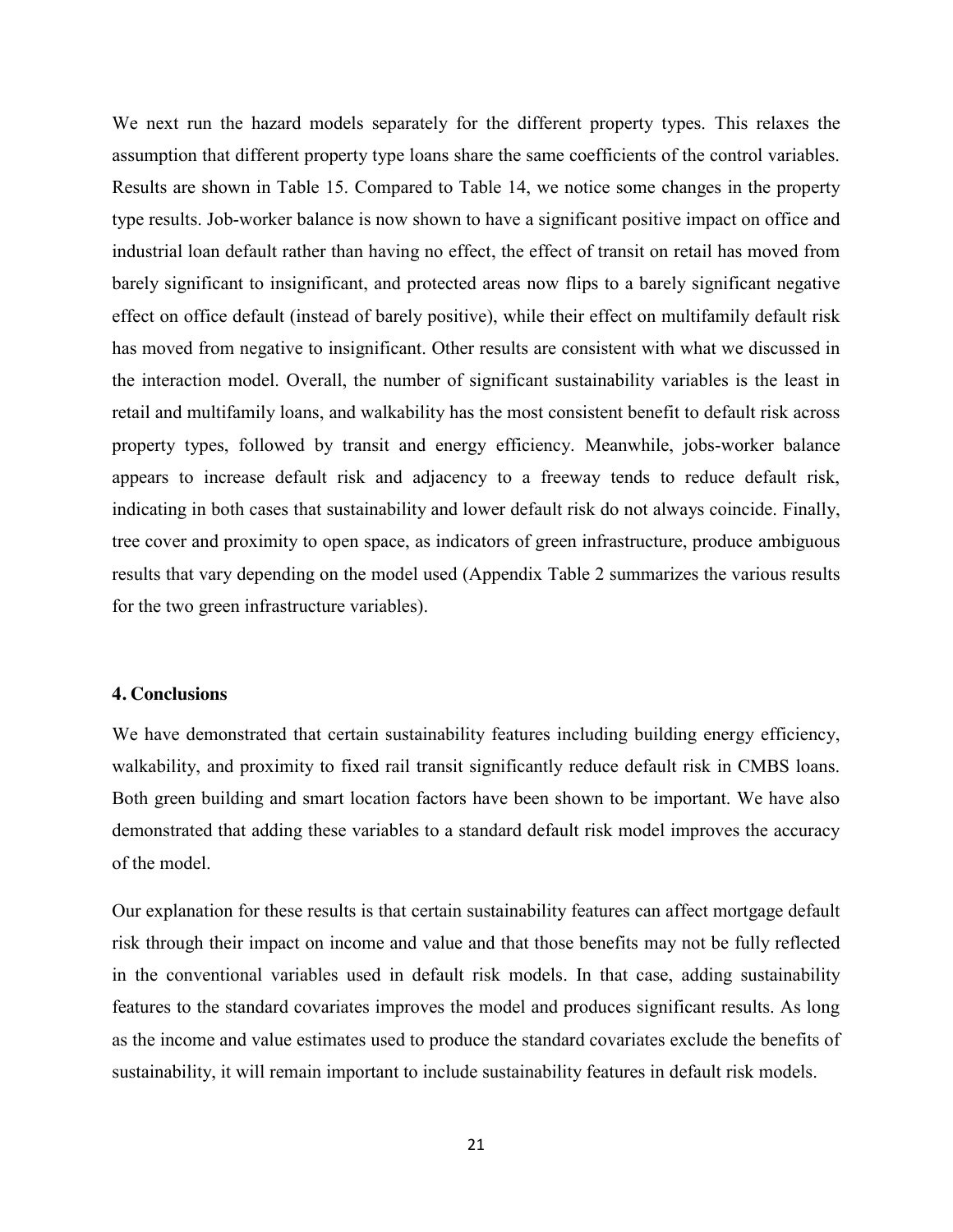Some sustainability features did not have the expected effects. The results for green infrastructure were ambiguous, varying depending on the model used. Moreover, some sustainability features were associated with more default risk. Freeway adjacency lowers loan default risk for all property types except retail and jobs-worker balance increases default risk for office, industrial, and retail properties. Apparently, the desire to avoid default risk runs contrary to the goal of avoiding traffic related air pollution and reducing vehicle miles traveled thru greater jobs-worker balance. These results suggest that any discussion of sustainability and default risk needs to specify the property types and features under consideration because there are many sustainability issues and strategies for addressing them and not all of them have the same impact on real estate markets.

Of course, as with any first study of its kind, this project leaves room for much more research. There are other sustainability issues that should be examined, such as building water use efficiency and historic preservation, and other metrics for the issues studied here that should also be examined, such as different metrics for green infrastructure and urban forests. There may be additional controls that should also be considered, such as the characteristics of borrowers or submarket supply/demand trends. We would also be interested in looking at these relationships in other types of loan pools, such as loans held by lending institutions that are not sold into the CMBS market. And we would like to know more about how sustainability features affect origination terms and loan pricing in securitization. Finally, we want to check for nonlinearity and significant cutpoints in the observed relationships. It may well be that Walk Score or tree cover become significant above certain threshold levels and are insignificant below them.

In the meantime, the strength of these findings along with their consistency with prior work on related topics (Pivo 2013, 2014) raises the question of how underwriting tools and practices should be amended to take advantage of these results and whether lenders could and should offer more attractive terms to properties with certain sustainability features. After all, better models would help lenders better manage risk and better terms on sustainable properties could improve overall market efficiency and environmental outcomes without exposing lenders to greater risk.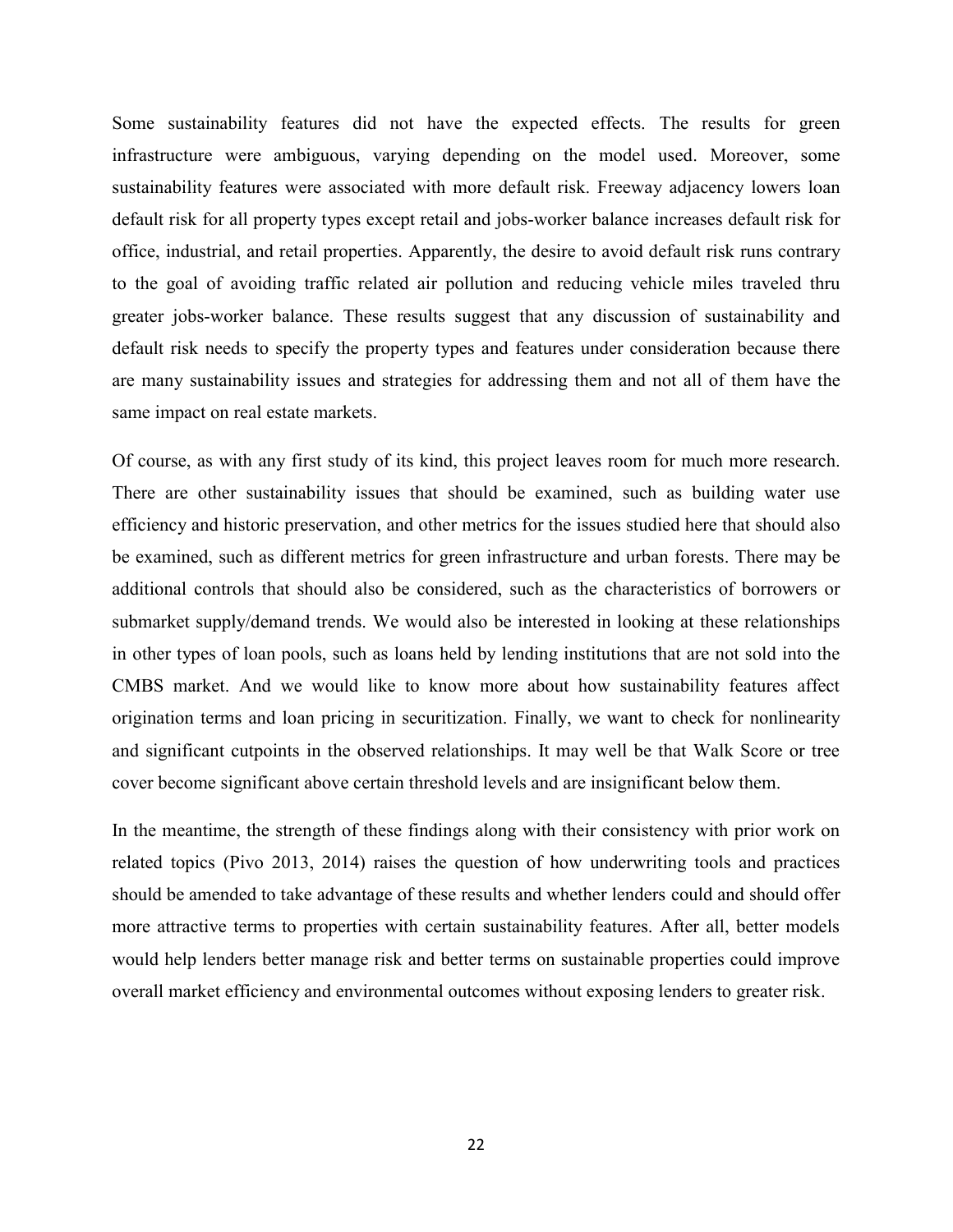#### **References**

- An, X.. Macroeconomic Growth, Real Estate Market Conditions, and the Time Series Dynamics of CMBS Loan Default Risk. SSRN working paper, 2009.
- An, X., Y. Deng and S. Gabriel. Pulling the Trigger: Default Option Exercise over the Business Cycle. SSRN working paper, 2014.
- An, X., Y. Deng, J. B. Nichols, and A.B. Sanders. Local Traits and Securitized Commercial Mortgage Default. *Journal of Real Estate Finance and Economics,* 2013, 47:4, 787-813.
- Boehmer, T.K., S.L. Foster, J.R. Henry, E.L. Woghiren-Akinnifesi and F.Y. Yip. Residential Proximity to Major Highways – United States, 2010, *Morbidity and Mortality Weekly Report* (MMWR), 2013, 62(03), 46-50.
- Cakmak, S., M. Mahmud, A. Grgicak-Mannion, and R.E. Dales. The Influence of Neighborhood Traffic Density on the Respiratory Health of Elementary Schoolchildren. *Environment International*, 2012, 39:1, 128–32.
- Carr, L.J., S.I. Dunsiger, and B.H. Marcus. Walk Score As a Global Estimate of Neighborhood Walkability. American Journal of Preventative Medicine, 2010, 39:5, 460–63.
- ——. Validation of Walk Score for Estimating Access to Walkable Amenities. *British Journal of Sports Medicine*, 2011, 45, 1144–48.
- Cervero, R., & M. Duncan. Which reduces vehicle travel more: Jobs-housing balance or retailhousing mixing? *Journal of the American Planning Association*, 2006, 72, 475–490.
- Clapp, J. M., Y. Deng and X. An. Unobserved Heterogeneity in Models of Competing Mortgage Termination Risks. *Real Estate Economics*, 2006, 34(2): 243-273.
- Colding J and S. Barthel. The potential of 'Urban Green Commons' in the resilience building of cities. *Ecological Economics*, 2013, 86, 156-66.
- Deng, Y., J. M. Quigley and R. Van Order. Mortgage Terminations, Heterogeneity and the Exercise of Mortgage Options. *Econometrica,* 2000, 68(2): 275-307.
- Deng, Y., Z. Li and J. Quigley. Economic Returns to Energy-Efficient Investments in the Housing Market: Evidence from Singapore. *Regional Science and Urban Economics,* 2012, 42(3): 506-515.
- Duncan, D.T., J. Aldstadt, J. Whalen, S.J. Melly, and S.L. Gortmaker. Validation of Walk Score for Estimating Neighborhood Walkability: An Analysis of Four U.S. Metropolitan Areas. *International Journal of Environmental Research and Public Health,* 2011, 8, 4160–79.
- Eichholtz, P., N. Kok and J. Quigley. Doing Well by Doing Good: Green Office Buildings. *American Economic Review,* 2010, 100(6): 2494–2511.
- Eichholtz, P., N. Kok and J. Quigley. The Economics of Green Building. *Review of Economic and Statistics,* 2013, 95(1): 50-63.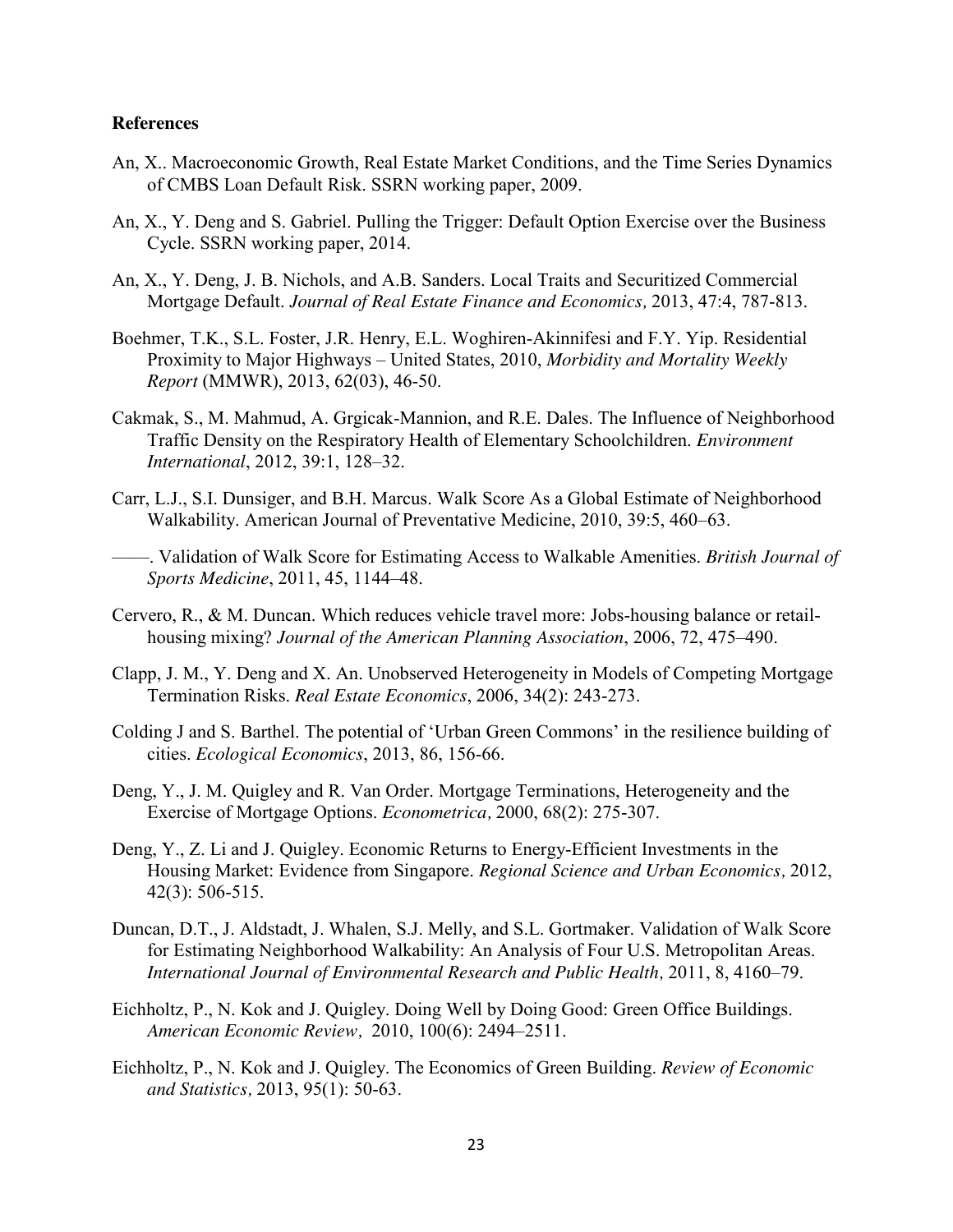- EPA. *About Smart Growth*, [http://www.epa.gov/dced/about\\_sg.htm,](http://www.epa.gov/dced/about_sg.htm) 2013.
- EPA. *Our Built and Natural Environments: A Technical Review of the Interactions Between Land Use, Transportation, and Environmental Quality (2nd Edition)*, 2013.
- Federal Highway Administration. *Health and Environmental Benefits of Walking and Bicycling*. fhwa.dot.gov, 2012.
- Frank, L., & G. Pivo. Relationships between land use and travel behavior in the Puget Sound region. Seattle: Washington State Transportation Center, 1994.
- Fuerst, F. and P. McAllister. Green Noise or Green Value? Measuring the Effects of Environmental Certification on Office Values. *Real Estate Economics,* 2011, 39(1): 45-69.
- Gauderman, W.J., H. Vora, R. McConnell, K. Berhane, F. Filliland, D. Thomas, F. Lurmann, E. Avol, N. Kunzli, M. Jerrett, and J. Peters. Effect of Exposure to Traffic on Lung Development from 10 to 18 Years of Age: A Cohort Study. *The Lancet*, 2007, 369:9561, 571–77.
- Gomez-Baggethun, E. and D.N. Barton. Classifying and valuing ecosystem services for urban planning, *Ecological Economics*, 2013, 86, 235-245.
- Hirokawa, K.H. Sustainability and the Urban Forest: An Ecosystem Services Perspective. *Natural Resources Journal*, 2011, 51, 233-259.
- Joye Y., K. Willems, M. Brengman, and K. Wolf. The effect of urban retail greenery on consumer experience: Reviewing the evidence from a restorative perspective. *Urban Forestry & Greening,* 2012, 9, 57-64.
- Kau, J. B. and D. C. Keenan. An Overview of the Option-Theoretic Pricing of Mortgages. *Journal of Housing Research,* 1995, 6(2): 217-244.
- Manaugh, K. and A. El-Geneidy. Validating Walkability Indices: How Do Different Households Respond to the Walkability of Their Neighborhood? *Transportation Research Part D*, 2011, 16, 309–15.
- McPherson G., J.R. Simpson, P.J. Peper, S.E. Maco, and Q. Xiao. Municipal Forest Benefits and Costs in Five US Cities, *Journal of Forestry*, 2005, December, pp. 411-416.
- Miller N., J. Spivey and A. Florance. Does Green Pay Off? *Journal of Real Estate Portfolio Management,* 2008, 12(1): 1-12.
- Nowak D.J., S.M. Stein, P.B. Randler, E.J. Greenfield, S.J. Comas, M.A. Carr and R.J. Alig. *Sustaining America's Urban Trees and Forests*, GTR NRS-62, USDA, Forest Service, 2010.
- Office of Health Hazard Assessment. Health Effects of Diesel Exhaust. http: / /oehha.ca.gov, 2012.
- Pivo, G. The Effect of Sustainability Features on Mortgage Default Prediction and Risk in Multifamily Rental Housing. *Journal of Sustainable Real Estate*, 2013, 5(1): 152-173.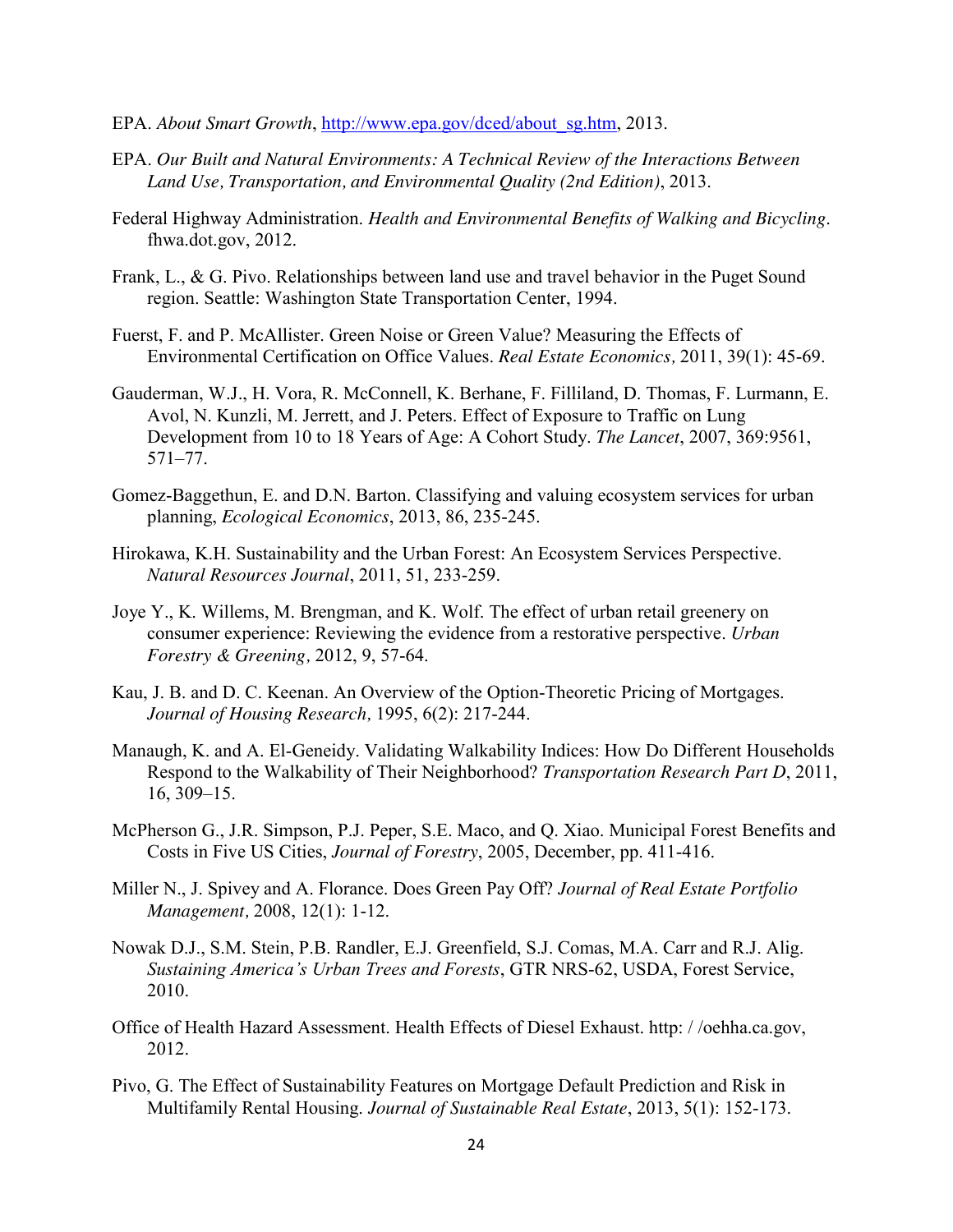- Pivo, G. Walk Score: The Significance of 8 and 80 for Mortgage Default Risk in Multifamily Properties. *Journal of Sustainable Real Estate* 2014, 6(1), 187-210.
- Pivo, G., Carlson D, Kitchen M and Billen D, Learning from Truckers: Truck Drivers' Views on the Planning and Design or Urban and Suburban Centers, *Journal of Architectural and Planning Research*, 2002, 19(1): 12-29.
- Pivo, G. and J.D. Fisher. Income, Value, and Returns in Socially Responsible Office Properties. *Journal of Real Estate Research,* 2010, 32(3): 243-270.
- Pivo, G. and J.D. Fisher. The Walkability Premium in Commercial Real Estate Investments. *Real Estate Economics,* 2011, 39(2): 185-219.
- Roy S., J. Byrne and C. Pickering. A systematic quantitative review of urban tree benefits, costs, and assessment methods across cities in different climatic zones. *Urban Forestry & Greening*, 2012, 11, 351-363.
- Seslen, T. and W. Wheaton. Contemporaneous Loan Stress and Termination Risk in the CMBS Pool: How "Ruthless" is Default? *Real Estate Economics,* 2010, 38(2): 225-255.

Stoker, P. and R. Ewing. Job-Worker Balance and Income Matchin the United States, *Housing Policy Debate*, 2014, 24(2), 485-497.

- Vandell, K. D. Handing Over the Keys: a Perspective on Mortgage Default Research. *Real Estate Economics,* 1993, 21(3): 211-246.
- Volk, H.E., I. Hertz-Picciotto, L. Delwiche, F. Lurmann, and R. McConnell. Residential Proximity to Freeways and Autism in the CHARGE Study. *Environmental Health Perspectives*, 2011, 119:6, 873–77.
- Wolch, J., M. Jerrett, K. Reynolds, R. McConnell, R. Chang, N. Dahmann, F. Filliland, J.G. Su, and K. Berhane. Childhood Obesity and Proximity to Urban Parks and Recreational Resources: A Longitudinal Cohort Study. *Health and Place*, 2011, 17:1, 207–14.

Yongheng D. and J.Wu. Economic Returns to Residential Green Building Investment: The Developers' Perspective. *Regional Science and Urban Economics*, 2014, 47: 35-44.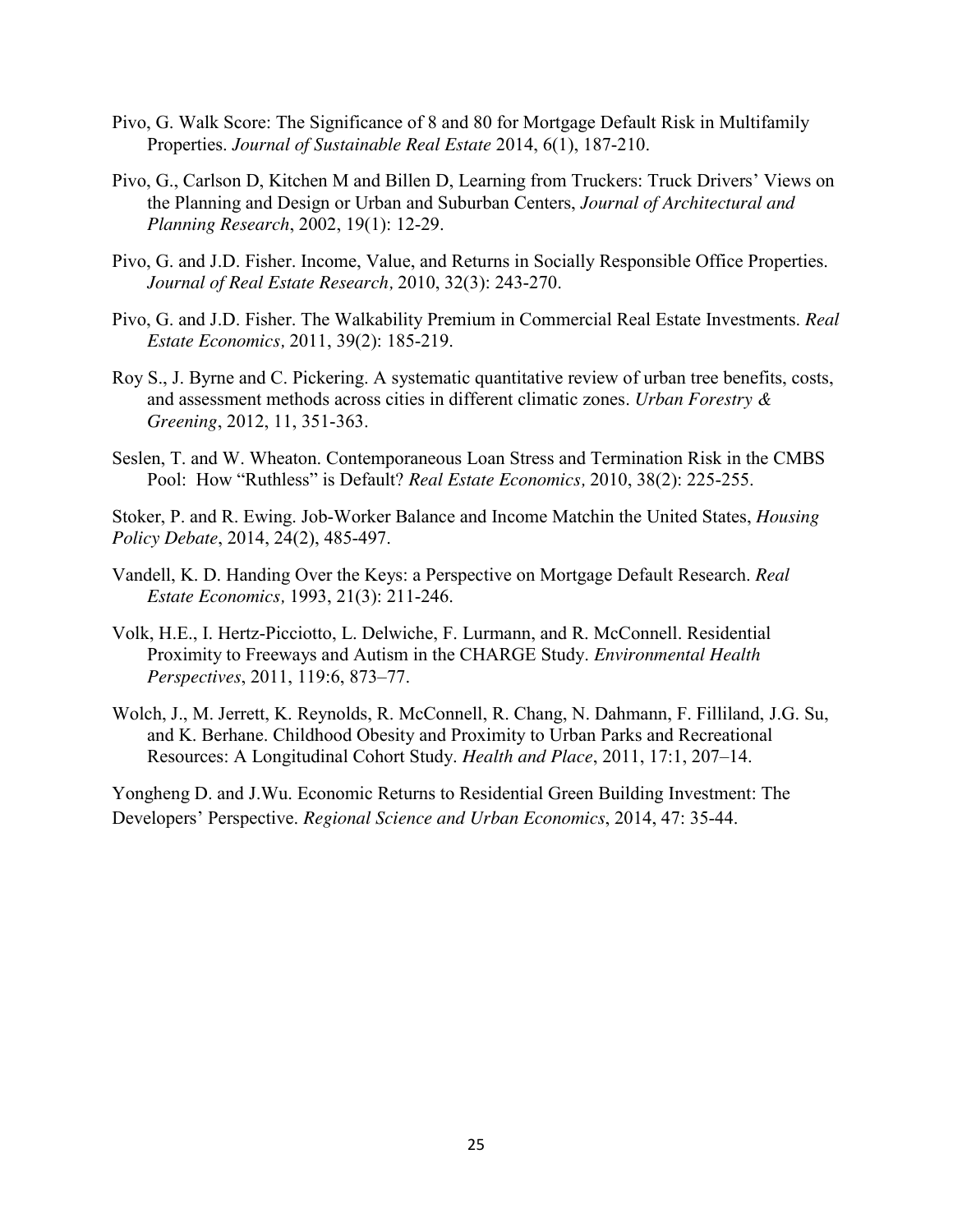| Origination year | Frequency | Percent | Cum. Pct. |
|------------------|-----------|---------|-----------|
| 2000             | 465       | 2.04    | 2.04      |
| 2001             | 1,726     | 7.57    | 9.6       |
| 2002             | 1,521     | 6.67    | 16.27     |
| 2003             | 2,778     | 12.18   | 28.45     |
| 2004             | 3,030     | 13.28   | 41.73     |
| 2005             | 4,378     | 19.19   | 60.92     |
| 2006             | 4,581     | 20.08   | 81        |
| 2007             | 3,815     | 16.72   | 97.72     |
| 2008             | 19        | 0.08    | 97.81     |
| 2009             | 6         | 0.03    | 97.83     |
| 2010             | 120       | 0.53    | 98.36     |
| 2011             | 292       | 1.28    | 99.64     |
| 2012             | 82        | 0.36    | 100       |
| Total            |           | 22,813  |           |

**Table 1 Our CMBS Loan Sample by Origination Year**

Note: These are all fixed-rate mortgage loans in the 17 MSAs listed in Table 2. Only loans for the four major property types are included.

### **Table 2 Geographic Distribution of our CMBS Loan Sample**

| <b>MSA</b>                        | Frequency | Percent | Cum. Pct. |
|-----------------------------------|-----------|---------|-----------|
| Atlanta                           | 1,219     | 5.34    | 5.34      |
| <b>Boston</b>                     | 570       | 2.5     | 7.84      |
| Chicago                           | 1,184     | 5.19    | 13.03     |
| Washington DC                     | 1,288     | 5.65    | 18.68     |
| Denver                            | 530       | 2.32    | 21        |
| Riverside, San Bernardino-Ontario | 713       | 3.13    | 24.13     |
| Las Vegas                         | 786       | 3.45    | 27.57     |
| Los Angeles                       | 3,292     | 14.43   | 42        |
| Detroit                           | 1,056     | 4.63    | 46.63     |
| New York                          | 3,718     | 16.3    | 62.93     |
| Philadelphia                      | 1,436     | 6.29    | 69.22     |
| Phoenix                           | 1,121     | 4.91    | 74.14     |
| San Diego                         | 711       | 3.12    | 77.25     |
| Seattle                           | 659       | 2.89    | 80.14     |
| San Jose                          | 297       | 1.3     | 81.44     |
| San Francisco                     | 677       | 2.97    | 84.41     |
| Dallas-Houston-Austin-San Antonio | 3,556     | 15.59   | 100       |
| Total                             |           | 22,813  |           |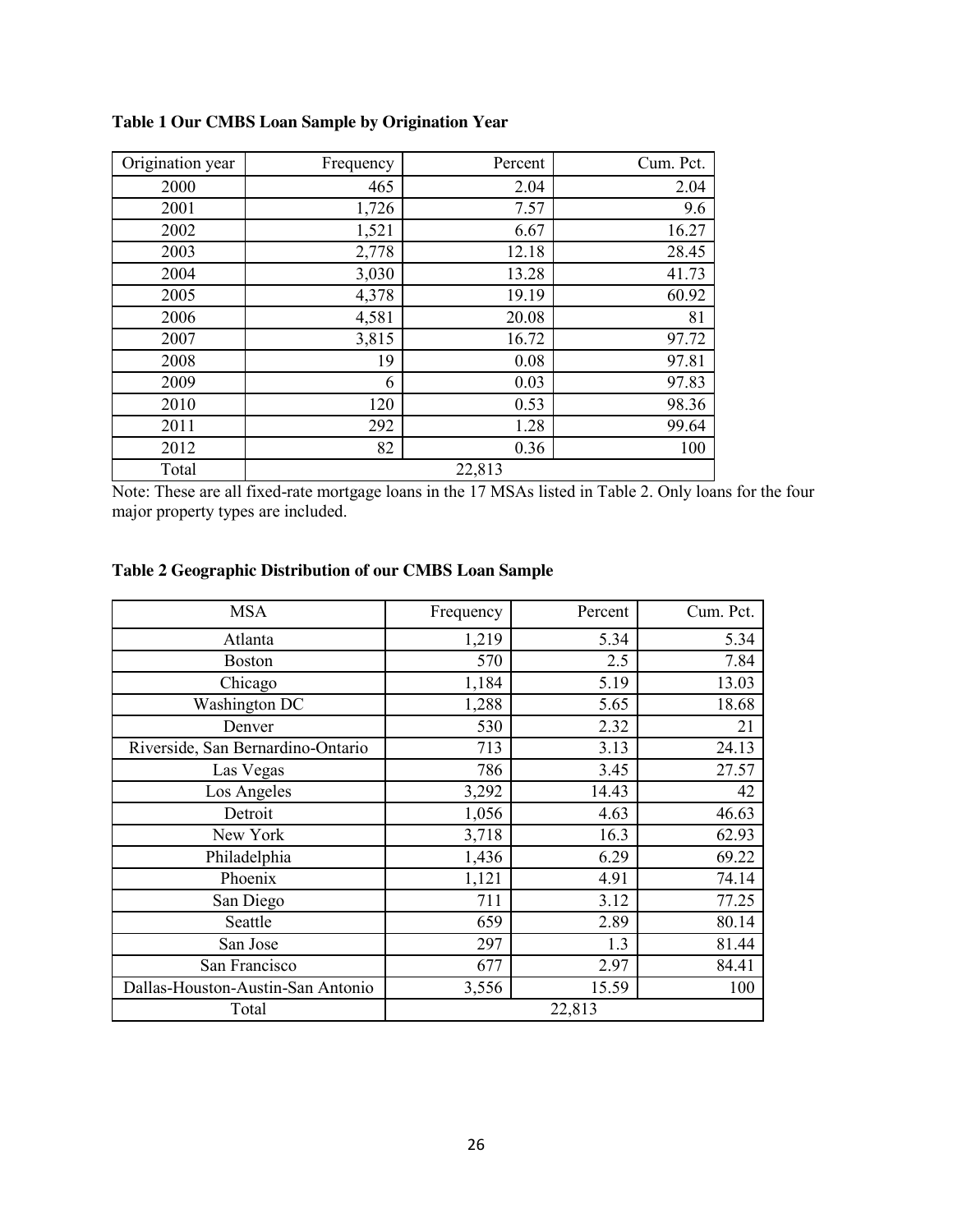## **Table 3 Our CMBS Loan Sample by Property Type**

| Property type | Frequency | Percent | Cum. Pct. |
|---------------|-----------|---------|-----------|
| Industrial    | 2,210     | 9.69    | 9.69      |
| Multifamily   | 5,553     | 24.34   | 34.03     |
| Office        | 6,303     | 27.63   | 61.66     |
| Retail        | 8,747     | 38.34   | 100       |
| Total         |           | 22,813  |           |

### **Table 4 Performance of our CMBS Loan Sample**

| Default | Frequency | Percent | <b>Cumulative Percent</b> |
|---------|-----------|---------|---------------------------|
|         | 9,864     |         | 07                        |
|         | .949      | ാ       | $_{00}$                   |

### **Table 5 Descriptive Statistics of the Loan Characteristics**

| Variable                                | Mean       | Std. Dev.  | Minimum        | Maximum       |  |
|-----------------------------------------|------------|------------|----------------|---------------|--|
| Original loan balance                   | 14,316,155 | 31,596,708 | 100,000        | 806,000,000   |  |
| Actual rate $(\% )$                     | 6.00       | 0.91       | 0.00           | 15.00         |  |
| LTV at securitization $(\%)$            | 65.64      | 16.13      | 0.42           | 95.80         |  |
| <b>DSCR</b> at securitization           | 2.25       | 3.45       | 0.97           | 136.00        |  |
| Occupancy rate at securitization $(\%)$ | 95.81      | 6.13       | 2.30           | 100.00        |  |
| Loan term (months)                      | 116        | 25         | 35             | 360           |  |
| Amortization term (months)              | 317        | 104        | 35             | 999           |  |
| Age of the property (years)             | 34         | 24         | $\overline{2}$ | 113           |  |
| Property rentable area (sqft)           | 223,718    | 12,793,857 | 25             | 1,690,000,000 |  |
| Total number of loans                   | 22,813     |            |                |               |  |

### **Table 6 Frequencies of Green Building Variables**

|                            | Frequency | Percent | <b>Cumulative Percent</b> |
|----------------------------|-----------|---------|---------------------------|
| LEED certified (any grade) |           |         |                           |
|                            | 22544     | 98.82   | 98.82                     |
|                            | 269       | 1.18    | 100                       |
| Energy Star label          |           |         |                           |
|                            | 22048     | 96.65   | 96.65                     |
|                            | 765       | 3.35    | 100                       |
| Total number of loans      |           | 22,813  |                           |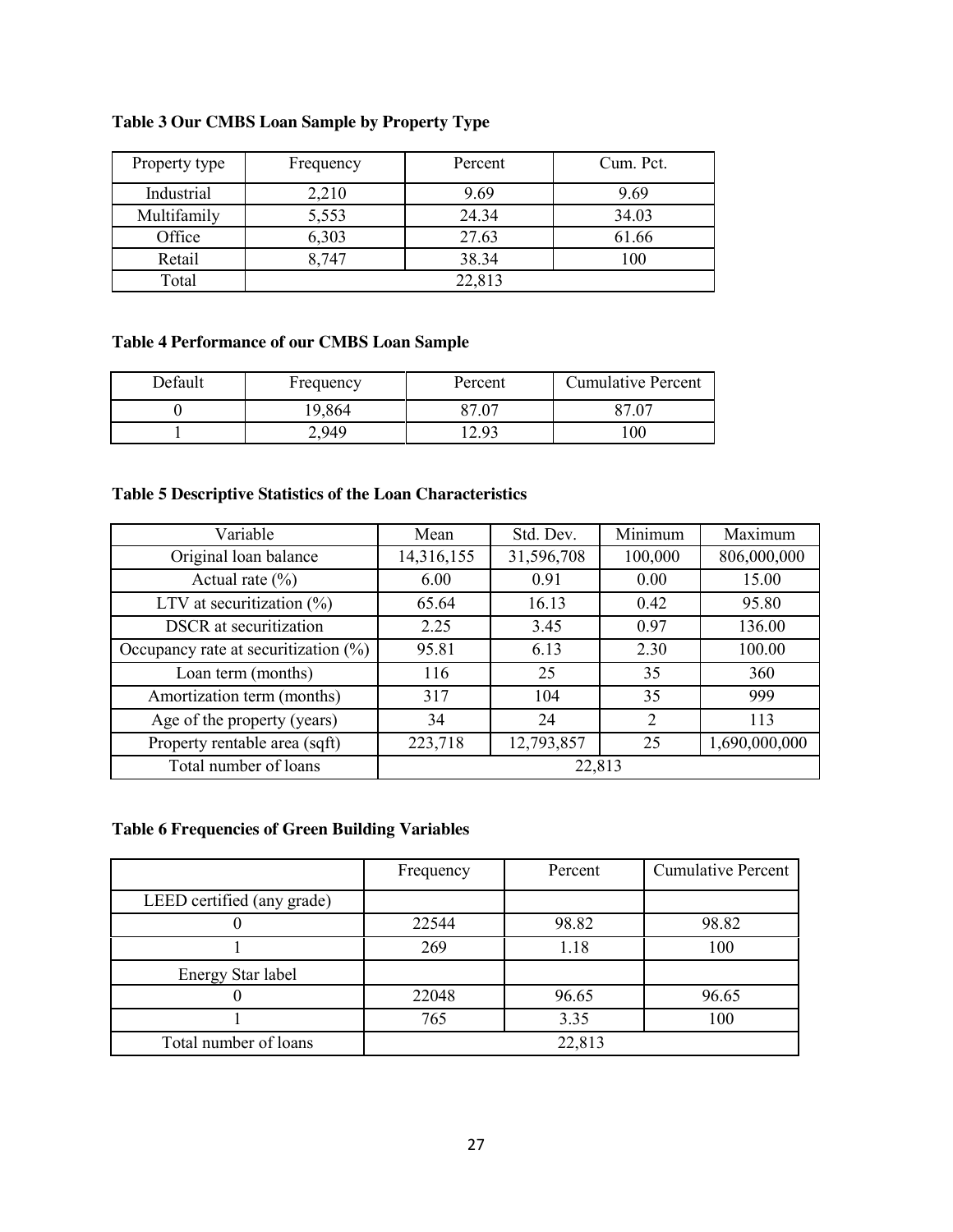## **Table 7 Descriptive Statistics of the Smart Growth Location Variables**

| Variable                 | Mean  | Std. Dev. | Minimum | Maximum |
|--------------------------|-------|-----------|---------|---------|
| WalkScore                | 46.29 | 32.60     |         | 100     |
| Transit_Quart_Mile       | 0.16  | 0.36      |         |         |
| $in\_500\_Ft\_Hwy\_Buff$ | 0.03  | 0.17      |         |         |
| Protected_Area_Quart_Mi  | 0.30  | 0.46      |         |         |
| BlkGpTreeCover_Median    | 11.93 | 20.82     |         | 97      |
| Jobs_Worker_Bal          | 0.38  | 0.29      |         |         |
| Total number of loans    |       | 22,813    |         |         |

## **Table 8 Descriptive Statistics of the Event History Data**

| Variable                      | Mean | Std. Dev. | Minimum | Maximum |
|-------------------------------|------|-----------|---------|---------|
| logbal                        | 0.00 | 1.00      | $-3.72$ | 4.27    |
| ltv75                         | 0.28 | 0.45      | 0.00    | 1.00    |
| curltv                        | 0.00 | 1.00      | $-2.57$ | 7.98    |
| dscrnoi2                      | 0.00 | 1.00      | $-2.92$ | 6.07    |
| occrate2                      | 0.00 | 1.00      | $-9.67$ | 0.63    |
| refi_inc1                     | 0.00 | 1.00      | $-4.14$ | 1.84    |
| age                           | 0.00 | 1.00      | $-1.42$ | 3.60    |
| lock                          | 0.66 | 0.48      | 0.00    | 1.00    |
| prep                          | 0.00 | 0.06      | 0.00    | 1.00    |
| yldm                          | 0.10 | 0.30      | 0.00    | 1.00    |
| WalkScore                     | 0.00 | 1.00      | $-1.46$ | 1.76    |
| Transit_Quart_Mile            | 0.14 | 0.35      | 0.00    | 1.00    |
| $in\_500\_Ft\_Hwy\_Buff$      | 0.03 | 0.17      | 0.00    | 1.00    |
| Protected_Area_Quart_Mi       | 0.32 | 0.46      | 0.00    | 1.00    |
| BlkGpTreeCover_Median         | 0.00 | 1.00      | $-0.59$ | 4.25    |
| Jobs_Worker_Bal               | 0.00 | 1.00      | $-1.34$ | 2.19    |
| estar_labl                    | 0.02 | 0.13      | 0.00    | 1.00    |
| unemp_msa_rla                 | 0.00 | 1.00      | $-1.49$ | 4.50    |
| yldslope                      | 0.00 | 1.00      | $-2.04$ | 1.37    |
| tcm10ystd                     | 0.00 | 1.00      | $-1.70$ | 2.00    |
| rcacppi_vol                   | 0.00 | 1.00      | $-1.44$ | 6.31    |
| crdspread                     | 0.00 | 1.00      | $-1.02$ | 4.03    |
| Number of obs. (loan-quarter) |      |           | 664,794 |         |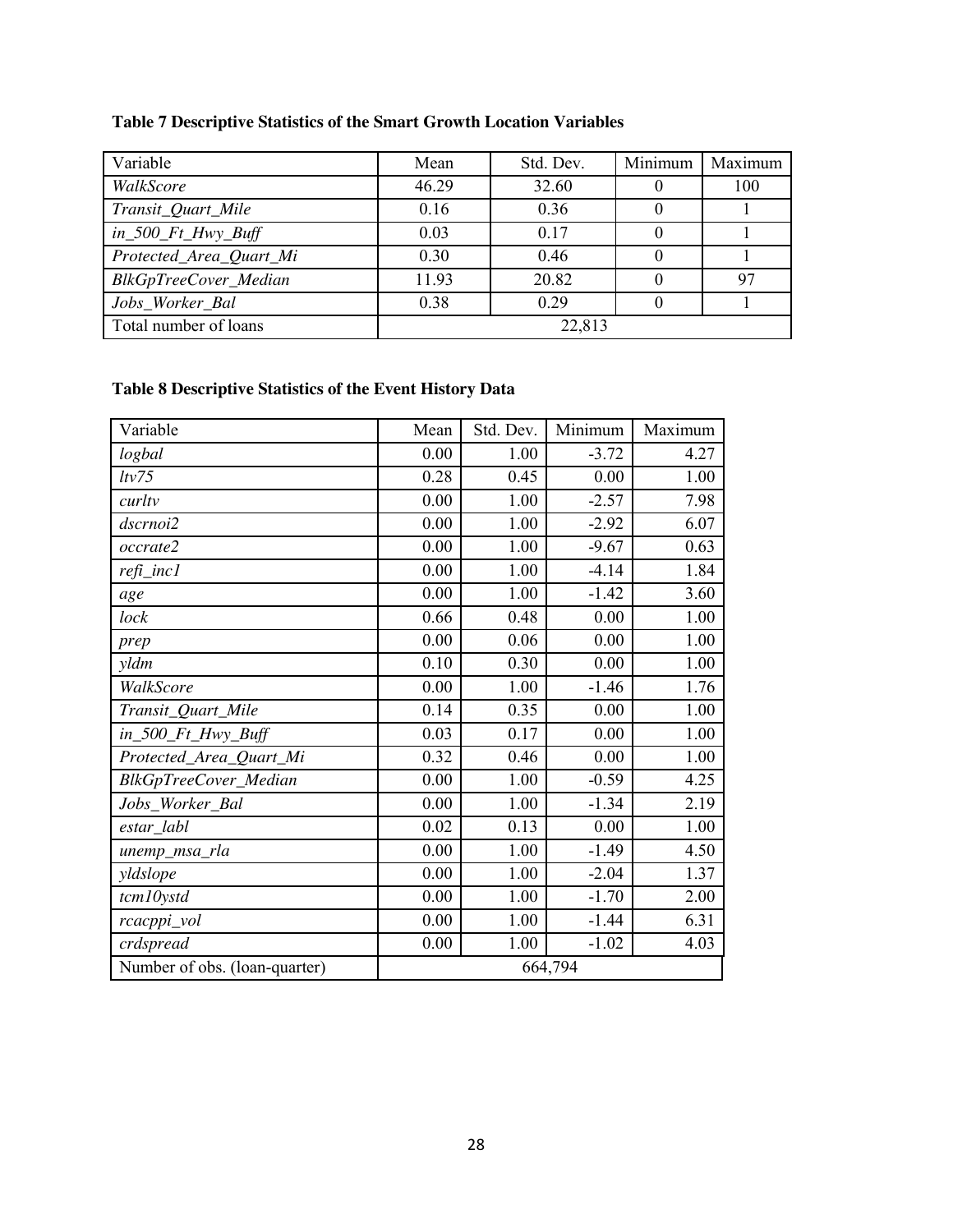### **Table 9 Green Building and Default**

|                            | Default |       |        |  |  |
|----------------------------|---------|-------|--------|--|--|
|                            |         |       | Total  |  |  |
| Non-LEED certified         | 86.99   | 13.01 |        |  |  |
| LEED certified             | 94.42   | 5.58  |        |  |  |
|                            |         |       |        |  |  |
| Non-Energy Star labeled    | 86.95   | 13.05 |        |  |  |
| <b>Energy Star labeled</b> | 90.72   | 9.28  |        |  |  |
|                            |         |       |        |  |  |
| Total number of loans      | 19,864  | 2,949 | 22,813 |  |  |

### **Table 10 Comparison of Average DSCR/Occupancy Rate between Green and Non-green Buildings**

|                    | N Obs | Variable          | Mean  | Std. Dev. | Minimum | Maximum |
|--------------------|-------|-------------------|-------|-----------|---------|---------|
| <b>LEED</b>        |       |                   |       |           |         |         |
| $\theta$           | 22544 | Average DSCR      | 1.61  | 0.54      | 0.09    | 5.00    |
|                    |       | Average occupancy | 93.41 | 7.32      | 9.09    | 100.00  |
|                    | 269   | Average DSCR      | 1.87  | 0.69      | 0.66    | 4.00    |
|                    |       | Average occupancy | 92.06 | 7.33      | 66.83   | 100.00  |
| <b>Energy Star</b> |       |                   |       |           |         |         |
| $\theta$           | 22048 | Average DSCR      | 1.61  | 0.53      | 0.09    | 5.00    |
|                    |       | Average occupancy | 93.43 | 7.32      | 9.09    | 100.00  |
|                    | 765   | Average DSCR      | 1.82  | 0.68      | 0.66    | 4.86    |
|                    |       | Average occupancy | 92.38 | 7.21      | 56.24   | 100.00  |

### **Table 11 Correlations Among Walk Score, Average DSCR and Average Occupancy Rate**

|                        | <b>Walk Score</b> | Average DSCR | Average Occupancy rate |
|------------------------|-------------------|--------------|------------------------|
| Walk Score             | 1.00              | 0.13         | 0.08                   |
|                        |                   | < 0001       | < 0001                 |
| Average DSCR           | 0.13              | 1.00         | 0.18                   |
|                        | < 0001            |              | < 0001                 |
| Average Occupancy rate | 0.08              | 0.18         | 1.00                   |
|                        | < 0001            | < 0001       |                        |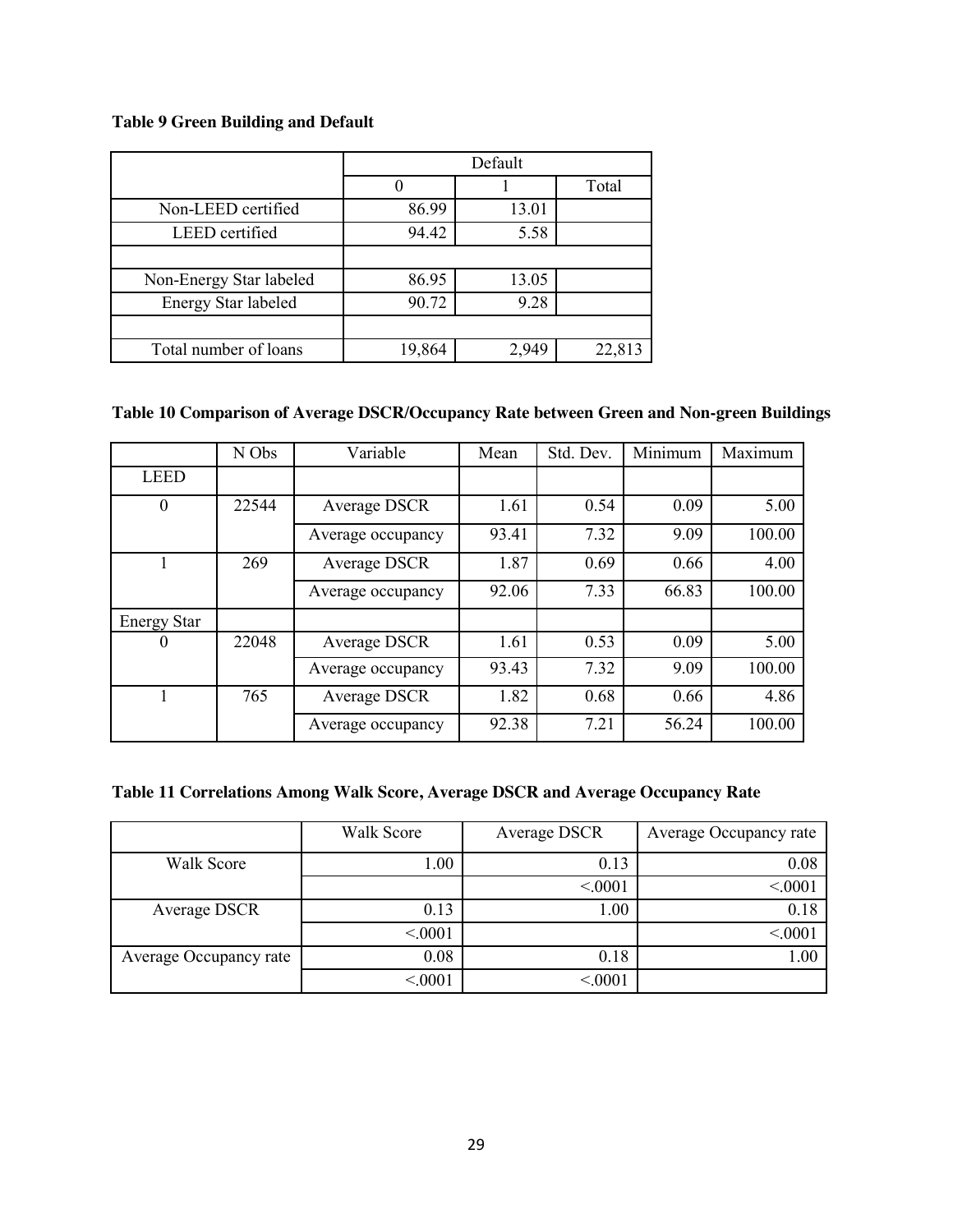| Default  | N Obs. | Variable                 | Mean  | Std. Dev. | Minimum | Maximum |
|----------|--------|--------------------------|-------|-----------|---------|---------|
|          |        |                          |       |           |         |         |
| $\theta$ | 19864  | WalkScore                | 47.59 | 33.02     | 0.00    | 100.00  |
|          |        | Transit_Quart_Mile       | 0.17  | 0.37      | 0.00    | 1.00    |
|          |        | $in\_500$ $Ft$ Hwy Buff  | 0.03  | 0.17      | 0.00    | 1.00    |
|          |        | Protected_Area_Quart_Mi  | 0.31  | 0.46      | 0.00    | 1.00    |
|          |        | BlkGpTreeCover_Median    | 11.73 | 20.59     | 0.00    | 97.00   |
|          |        | Jobs Worker Bal          | 0.38  | 0.29      | 0.00    | 1.00    |
|          | 2949   | WalkScore                | 37.43 | 28.02     | 0.00    | 100.00  |
|          |        | Transit_Quart_Mile       | 0.08  | 0.28      | 0.00    | 1.00    |
|          |        | $in\_500\_Ft\_Hwy\_Buff$ | 0.02  | 0.15      | 0.00    | 1.00    |
|          |        | Protected_Area_Quart_Mi  | 0.25  | 0.43      | 0.00    | 1.00    |
|          |        | BlkGpTreeCover_Median    | 13.28 | 22.28     | 0.00    | 96.00   |
|          |        | Jobs Worker Bal          | 0.38  | 0.30      | 0.00    | 1.00    |

**Table 12 Comparison of Means of Smart Growth Location Variables between Defaulted and Nondefaulted Loans**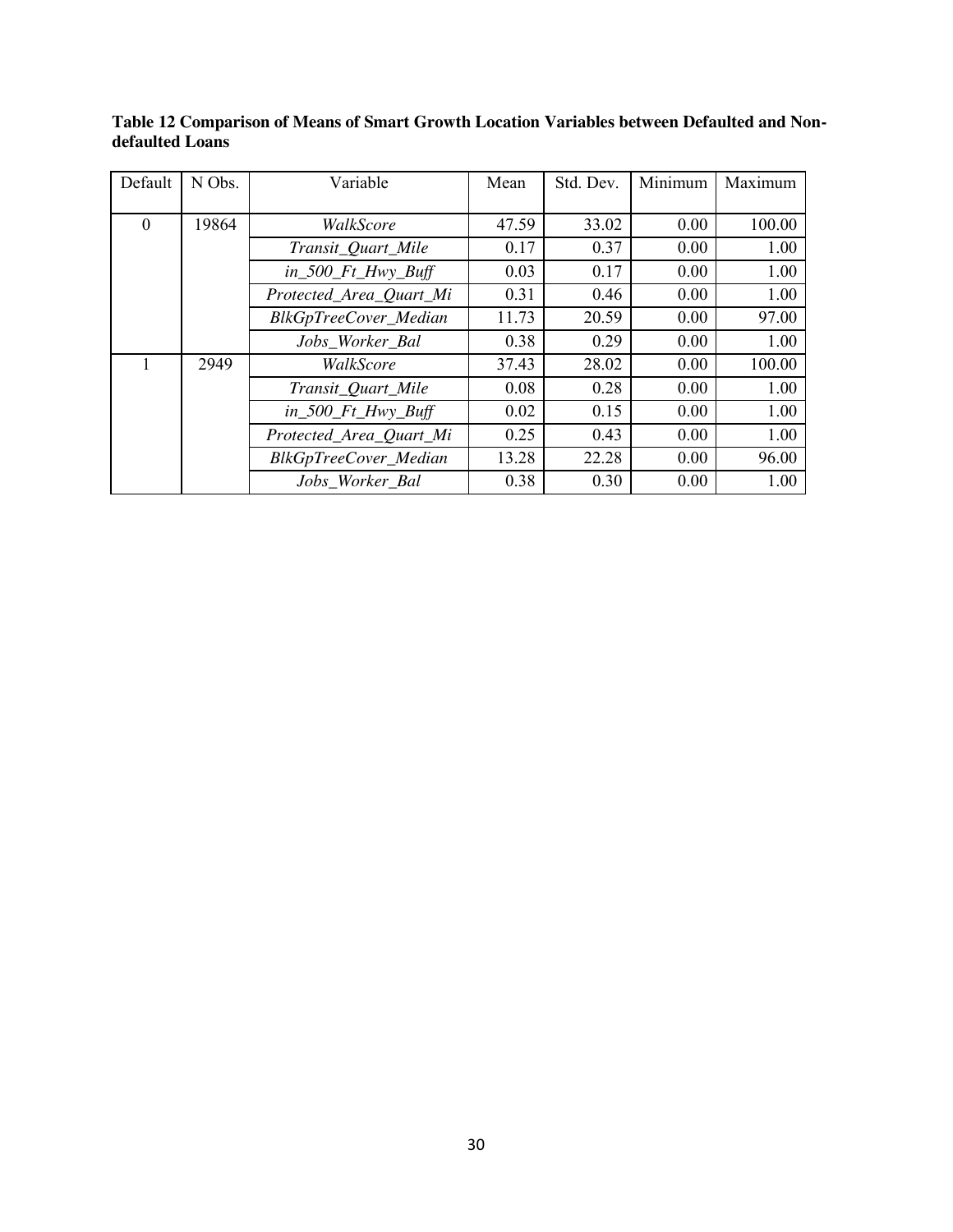|                       | $\mathbf{A}$              |              | $\overline{B}$                     |              |
|-----------------------|---------------------------|--------------|------------------------------------|--------------|
|                       | <b>Baseline Model</b>     |              | Model with sustainability features |              |
| Parameter             | Estimate                  | Hazard Ratio | Estimate                           | Hazard Ratio |
|                       | (Standard Error)<br>0.008 | 1.008        | (Standard Error)<br>$0.043***$     | 1.044        |
| logbal                | (0.007)                   |              | (0.007)                            |              |
| ltv75                 | $0.404***$                | 1.497        | $0.395***$                         | 1.484        |
|                       | (0.013)                   |              | (0.013)                            |              |
| curltv                | $0.15***$                 | 1.162        | $0.156***$                         | 1.169        |
|                       | (0.008)                   |              | (0.008)                            |              |
| dscrnoi2              | $-0.54***$                | 0.583        | $-0.539***$                        | 0.583        |
|                       | (0.009)                   |              | (0.009)                            |              |
| occrate2              | $-0.262***$               | 0.770        | $-0.263***$                        | 0.769        |
|                       | (0.004)                   |              | (0.004)                            |              |
| $refi\_inc1$          | $-0.187***$               | 0.829        | $-0.193***$                        | 0.824        |
|                       | (0.01)                    |              | (0.01)                             |              |
| age                   | $-0.002$                  | 0.998        | $0.077***$                         | 1.08         |
|                       | (0.007)                   |              | (0.008)                            |              |
| lock                  | $0.511***$                | 1.667        | $0.462***$                         | 1.587        |
|                       | (0.035)                   |              | (0.036)                            |              |
| prep                  | 0.194                     | 1.214        | 0.201                              | 1.222        |
|                       | (0.111)                   |              | (0.111)                            |              |
| yldm                  | $0.145***$                | 1.156        | $0.086*$                           | 1.090        |
|                       | (0.04)                    |              | (0.041)                            |              |
| WalkScore             |                           |              | $-0.145***$                        | 0.865        |
|                       |                           |              | (0.008)                            |              |
| Transit_Quart_Mile    |                           |              | $-0.359***$                        |              |
|                       |                           |              | (0.026)                            |              |
| in_500_Ft_Hwy_Buff    |                           |              | $-0.164***$                        | 0.848        |
|                       |                           |              | (0.042)                            |              |
| Protected_Area_Quart  |                           |              | $-0.031*$                          | 0.970        |
|                       |                           |              | (0.015)                            |              |
| BlkGpTreeCover_Median |                           |              | $-0.011$                           | 0.989        |
|                       |                           |              | (0.008)                            |              |
| Jobs_Worker_Bal       |                           |              | $0.034***$                         | 1.034        |
|                       |                           |              | (0.006)                            |              |
| $estar\_labl$         |                           |              | $-0.222***$                        | 0.801        |
|                       |                           |              | (0.058)                            |              |
| unemp_msa_rla         | $0.27$ <sup>1***</sup>    | 1.311        | $0.263***$                         | 1.301        |

## **Table 13 MLE Estimates of the Default Hazard Models**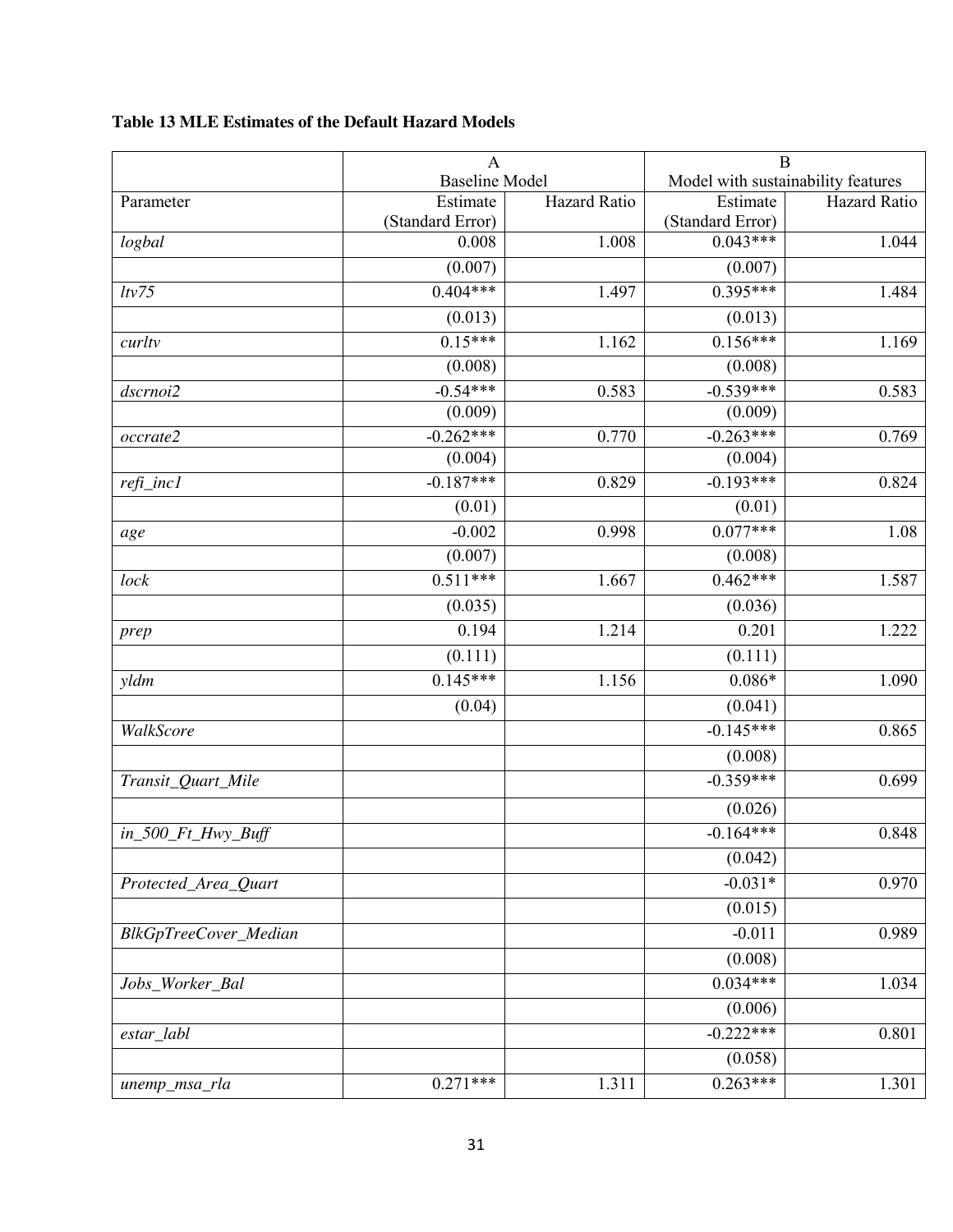|                  | (0.01)      |       | (0.011)     |       |
|------------------|-------------|-------|-------------|-------|
| yldslope         | $-0.083***$ | 0.921 | $-0.074***$ | 0.928 |
|                  | (0.009)     |       | (0.009)     |       |
| tcm10ystd        | $0.044***$  | 1.045 | $0.057***$  | 1.059 |
|                  | (0.009)     |       | (0.01)      |       |
| rcacppi_vol      | $-0.07***$  | 0.933 | $-0.072***$ | 0.930 |
|                  | (0.007)     |       | (0.007)     |       |
| crdspread        | $-0.011$    | 0.989 | $-0.012$    | 0.988 |
|                  | (0.009)     |       | (0.009)     |       |
| cssaproptype IN  | $0.237***$  | 1.268 | $0.14***$   | 1.151 |
|                  | (0.023)     |       | (0.024)     |       |
| cssaproptype MF  | $-0.01$     | 0.990 | $-0.035*$   | 0.966 |
|                  | (0.017)     |       | (0.017)     |       |
| cssaproptype OF  | $0.582***$  | 1.789 | $0.603***$  | 1.827 |
|                  | (0.014)     |       | (0.015)     |       |
| MSA-fixed effect | Yes         |       | Yes         |       |
| N                | 664,794     |       | 664,794     |       |
| $-2LogL$         | 572,091     |       | 537,843     |       |
| <b>AIC</b>       | 572,167     |       | 537,993     |       |

Note: \* for p<0.05; \*\* for p<0.01; and \*\*\* for p<0.001.

### **Table 14 MLE Estimates of the Default Hazard Model with Sustainability Variables Interacted with Property Type**

|                          | Estimate         |
|--------------------------|------------------|
| Parameter                | (Standard Error) |
| cssaproptype IN          | $0.341***$       |
|                          | (0.03)           |
| cssaproptype MF          | 0.033            |
|                          | (0.021)          |
| $\emph{cssaproptype}$ OF | $0.576***$       |
|                          | (0.019)          |
| WalkScore                | $-0.125***$      |
|                          | (0.014)          |
| Transit_Quart_Mile       | $-0.094*$        |
|                          | (0.047)          |
| $in\_500\_Ft\_Hwy\_Buff$ | 0.081            |
|                          | (0.07)           |
| Protected_Area_Quart     | 0.023            |
|                          | (0.024)          |
| BlkGpTreeCover_Median    | $-0.077***$      |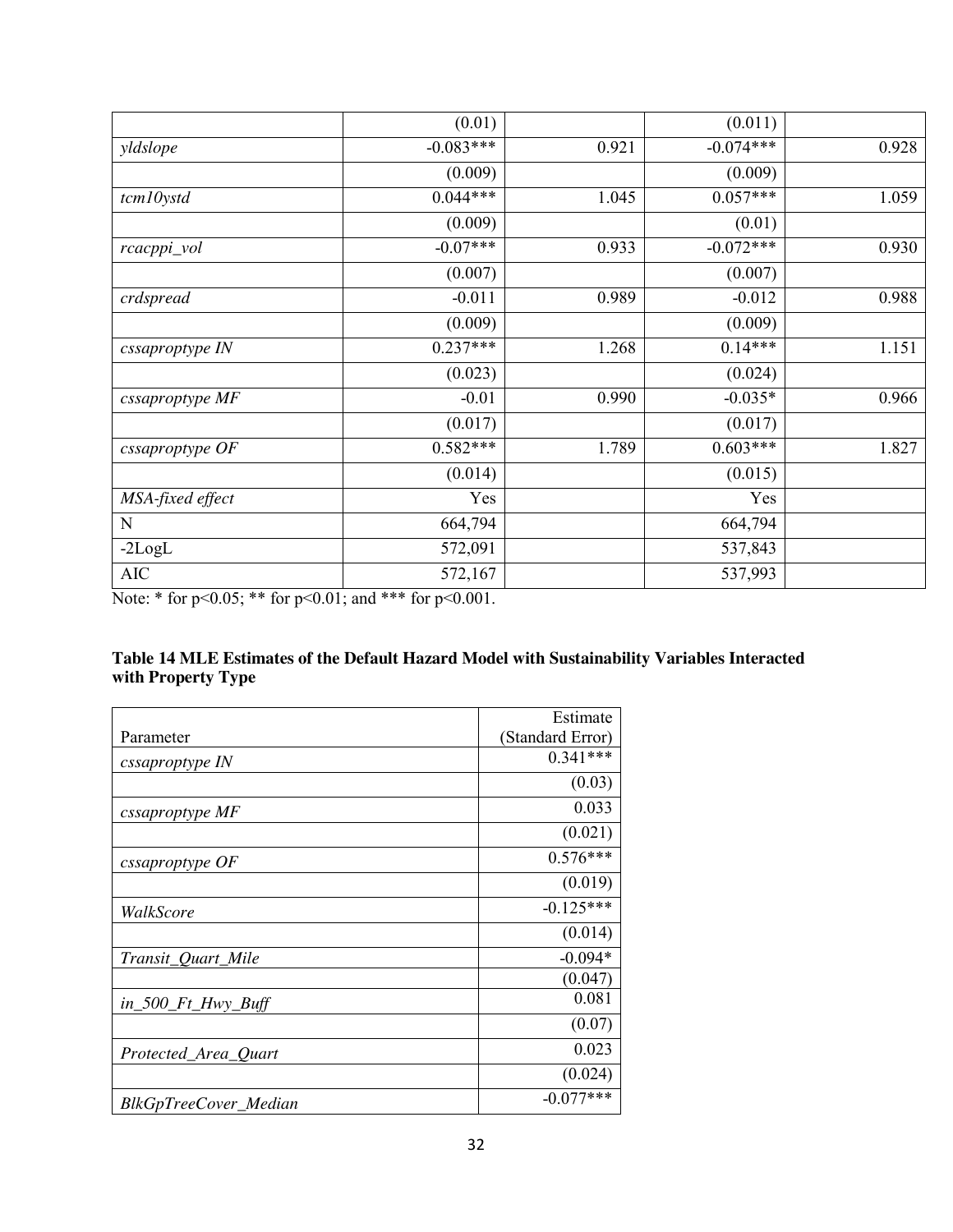|                                                          | (0.011)     |
|----------------------------------------------------------|-------------|
| Jobs_Worker_Bal                                          | $0.041***$  |
|                                                          | (0.009)     |
| estar_labl                                               | $-1.04**$   |
|                                                          | (0.334)     |
| cssaproptype IN * WalkScore                              | $0.24***$   |
|                                                          | (0.033)     |
| cssaproptype MF * WalkScore                              | $-0.029$    |
|                                                          | (0.021)     |
| cssaproptype $OF * WalkScore$                            | $-0.068***$ |
|                                                          | (0.019)     |
| $\emph{cssaproptype IN} * \emph{Transit\_Quant\_Mile}$   | $-0.389**$  |
|                                                          | (0.139)     |
| $\emph{cssaproptype}$ MF $*$ Transit_Quart_Mile          | $-0.255***$ |
|                                                          | (0.072)     |
| cssaproptype $OF * Transit\_Quart\_Mile$                 | $-0.315***$ |
|                                                          | (0.06)      |
| cssaproptype IN * in_500_Ft_Hwy_Buff                     | $-0.402**$  |
|                                                          | (0.155)     |
| cssaproptype $MF * in_500_Ft_Hwy_Buff$                   | $-0.603**$  |
|                                                          | (0.125)     |
| cssaproptype $OF * in_500_Ft_Hwy_Buff$                   | $-0.263**$  |
|                                                          | (0.097)     |
| cssaproptype IN * Protected_Area_Quart_Mi                | $-0.375***$ |
|                                                          | (0.058)     |
| cssaproptype MF * Protected_Area_Quart_Mi                | $-0.358***$ |
|                                                          | (0.042)     |
| cssaproptype OF * Protected_Area_Quart_Mi                | $0.069*$    |
|                                                          | (0.031)     |
| $\emph{cssaproptype IN} * \emph{BlkGpTreeCover\_Median}$ | $0.201***$  |
|                                                          | (0.024)     |
| cssaproptype MF * BlkGpTreeCover_Median                  | $0.102***$  |
|                                                          | (0.015)     |
| cssaproptype OF * BlkGpTreeCover_Median                  | $0.08***$   |
|                                                          | (0.013)     |
| $\emph{cssaproptype IN} * \emph{Jobs_Worker_Bal}$        | $-0.007$    |
|                                                          | (0.024)     |
| cssaproptype MF * Jobs_Worker_Bal                        | $-0.017$    |
|                                                          | (0.015)     |
| cssaproptype OF * Jobs_Worker_Bal                        | $-0.01$     |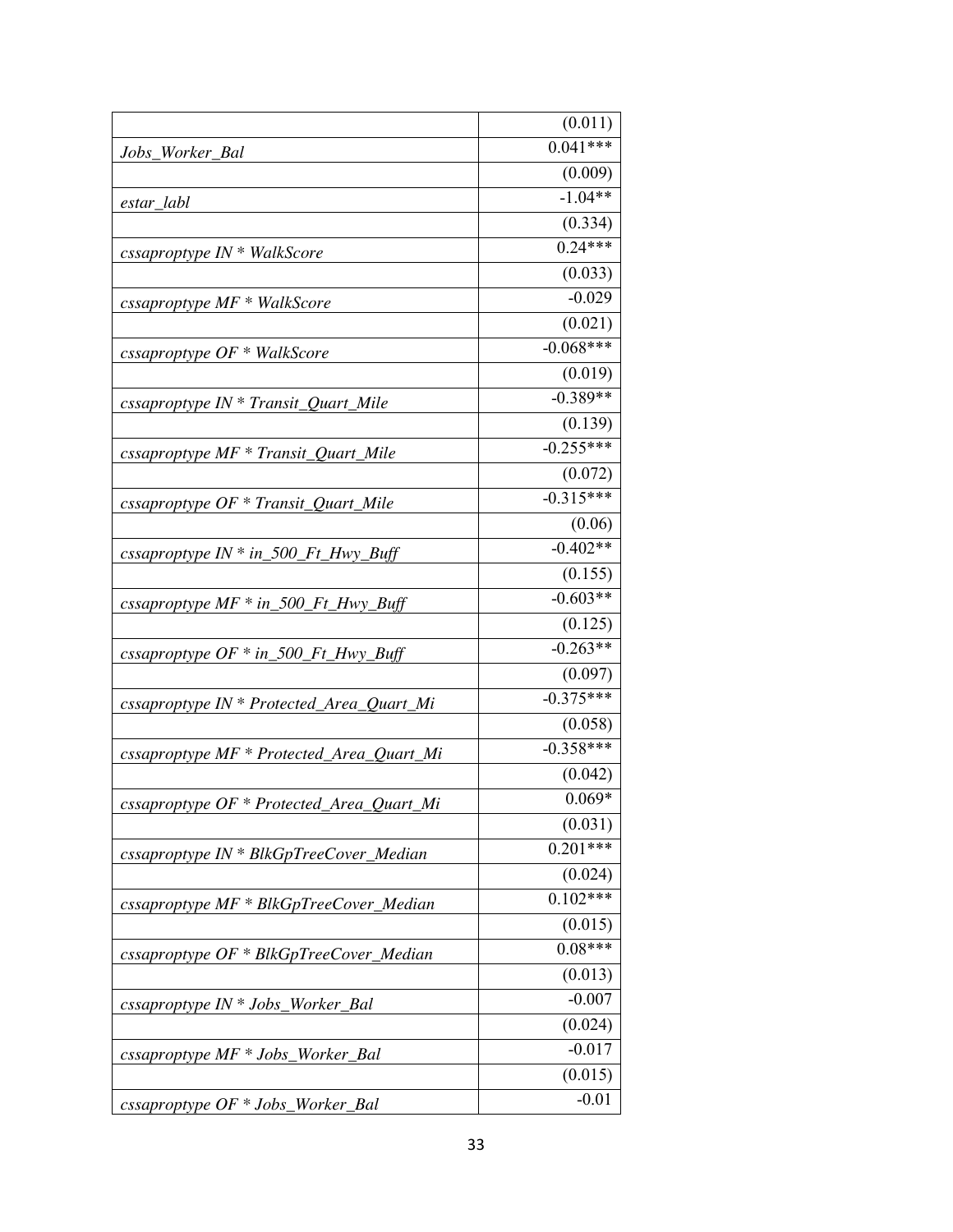|                                  | (0.014)   |
|----------------------------------|-----------|
| cssaproptype $IN * estar_l$      |           |
|                                  |           |
| cssaproptype $MF * estar\_label$ |           |
|                                  |           |
| cssaproptype $OF * estar\_labl$  | $0.901**$ |
|                                  | (0.339)   |
| Other control variables          | Yes       |
|                                  |           |
| N                                | 664,794   |
| $-2LogL$                         | 537,369   |
| <b>AIC</b>                       | 537,499   |

Note: \* for p<0.05; \*\* for p<0.01; and \*\*\* for p<0.001.

## **Table 15 By Property Type MLE Estimates of the Hazard Model**

|                          |             | Estimate    |             |             |  |
|--------------------------|-------------|-------------|-------------|-------------|--|
|                          |             | (S.E.)      |             |             |  |
|                          | Office      | Multifamily | Retail      | Industrial  |  |
| WalkScore                | $-0.198***$ | $-0.133***$ | $-0.119***$ | $0.112***$  |  |
|                          | (0.014)     | (0.019)     | (0.014)     | (0.034)     |  |
| Transit_Quart_Mile       | $-0.452***$ | $-0.156**$  | 0.007       | $-0.483***$ |  |
|                          | (0.04)      | (0.058)     | (0.048)     | (0.133)     |  |
| $in\_500\_Ft\_Hwy\_Buff$ | $-0.263***$ | $-0.56***$  | 0.096       | $-0.434**$  |  |
|                          | (0.068)     | (0.106)     | (0.071)     | (0.143)     |  |
| Protected_Area_Quart     | $-0.059*$   | 0.067       | $-0.025$    | $-0.404***$ |  |
|                          | (0.024)     | (0.041)     | (0.025)     | (0.058)     |  |
| BlkGpTreeCover_Median    | $-0.001$    | $-0.085***$ | 0.021       | $0.192***$  |  |
|                          | (0.013)     | (0.017)     | (0.014)     | (0.03)      |  |
| Jobs_Worker_Bal          | $0.041***$  | $\Omega$    | $0.053***$  | $0.049*$    |  |
|                          | (0.011)     | (0.012)     | (0.009)     | (0.023)     |  |
| estar_labl               | $-0.202***$ |             | $-1.08**$   | --          |  |
|                          | (0.061)     | --          | (0.334)     | --          |  |
| Other controls           | Yes         | Yes         | Yes         | Yes         |  |

Note: \* for p<0.05; \*\* for p<0.01; and \*\*\* for p<0.001.